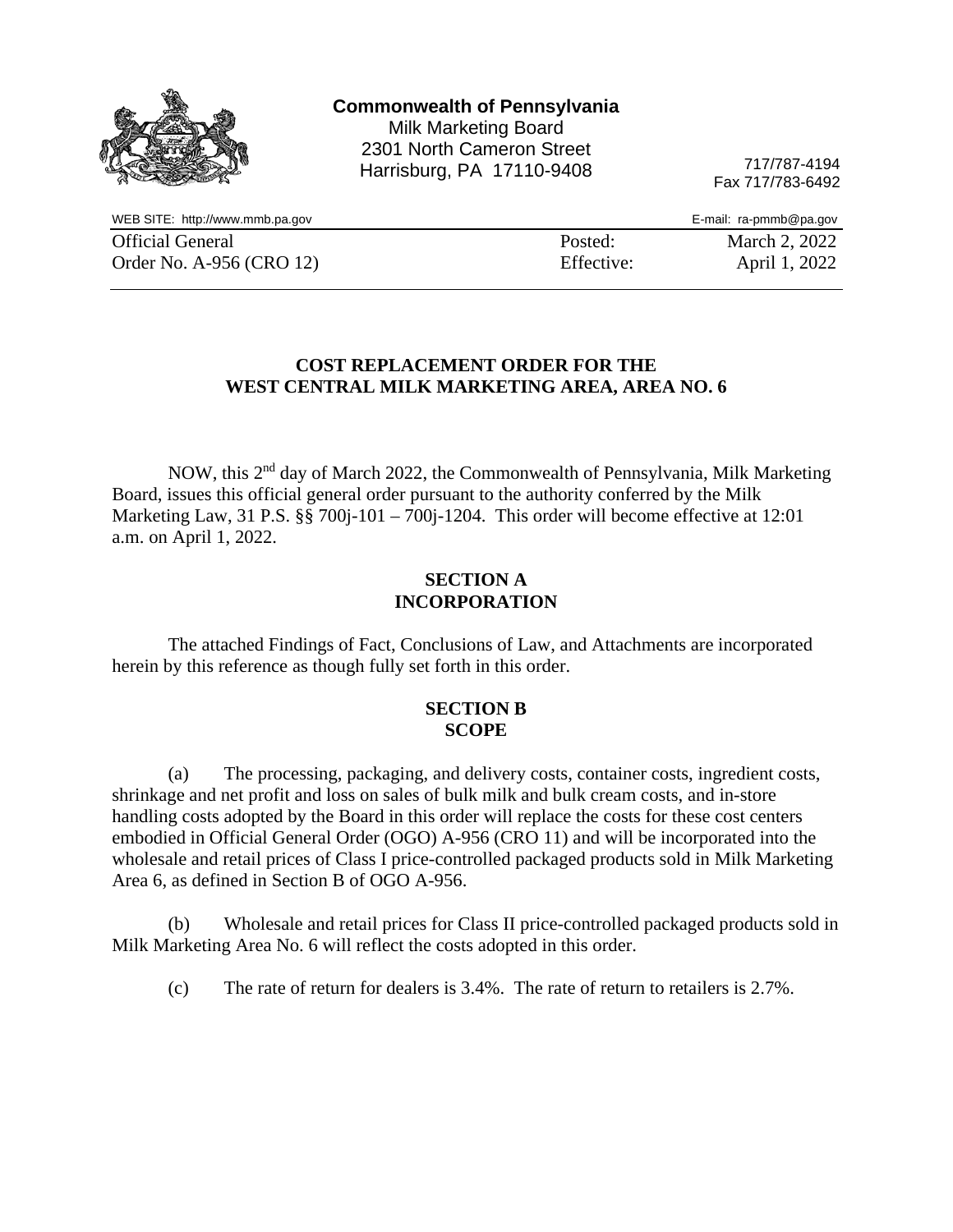## **SECTION C EFFECTIVENESS OF OFFICIAL GENERAL ORDER A-956**

All parts of Official General Order A-956 not inconsistent with Section B of this order continue in effect.

## PENNSYLVANIA MILK MARKETING BOARD

\_\_\_\_\_\_\_\_\_\_\_\_\_\_\_\_\_\_\_\_\_\_\_\_\_\_\_\_\_\_\_\_\_\_\_\_\_\_\_\_\_\_

\_\_\_\_\_\_\_\_\_\_\_\_\_\_\_\_\_\_\_\_\_\_\_\_\_\_\_\_\_\_\_\_\_\_\_\_\_\_\_\_\_\_

\_\_\_\_\_\_\_\_\_\_\_\_\_\_\_\_\_\_\_\_\_\_\_\_\_\_\_\_\_\_\_\_\_\_\_\_\_\_\_\_\_\_

Robert N. Barley, Chairman

James A. Van Blarcom, Member

Kristi R. Kassimer, Consumer Member

Date: March 2, 2022

IF YOU REQUIRE THIS INFORMATION IN AN ALTERNATE FORMAT, PLEASE CALL 717-787-4194 OR 1-800-654-5984 (PA RELAY SERVICE FOR TDD USERS).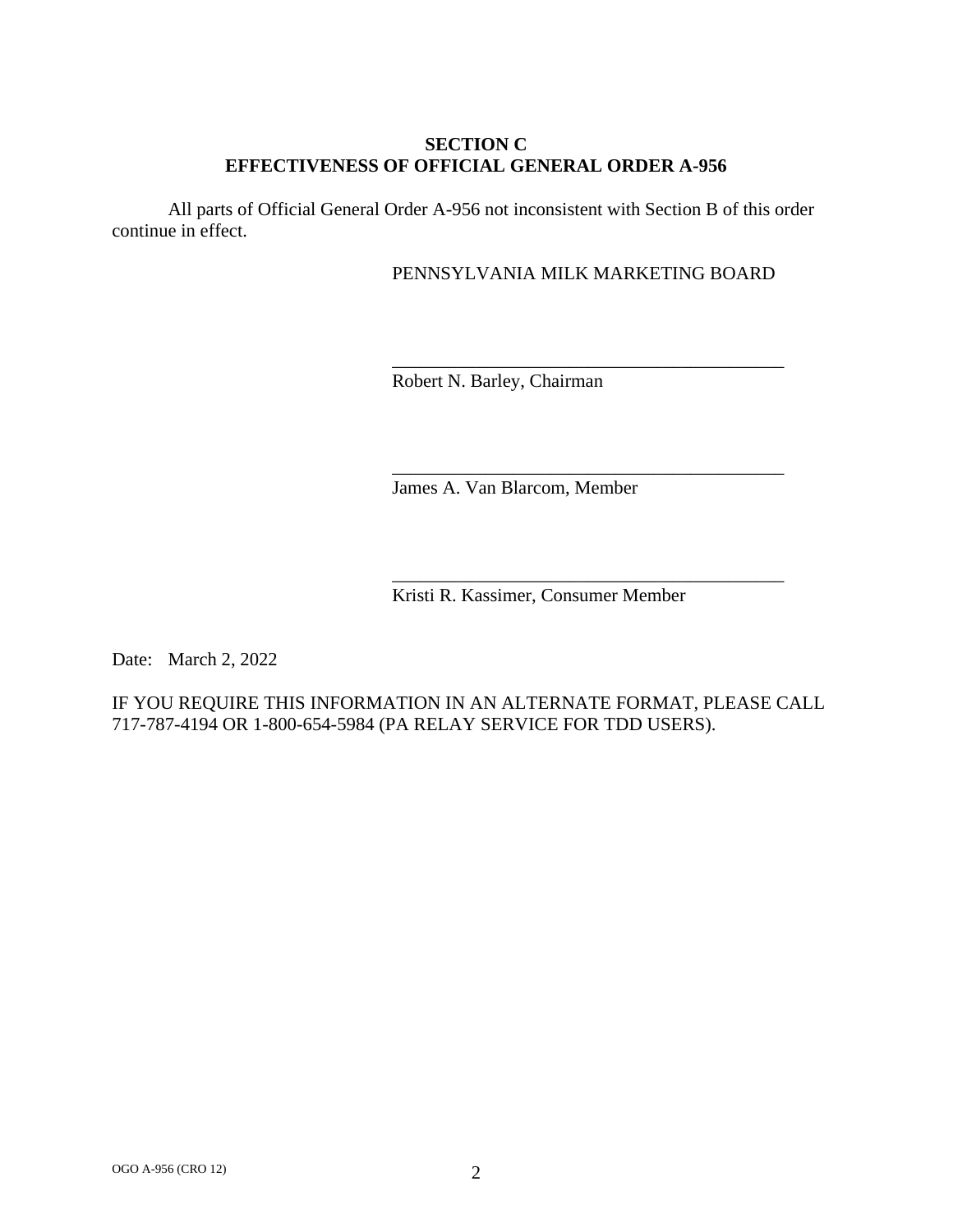## **FINDINGS OF FACT AND CONCLUSIONS OF LAW COST REPLACEMENT HEARING FOR MILK MARKETING AREA NO. 6**

# I. FINDINGS OF FACT

1. On February 2, 2022, the Pennsylvania Milk Marketing Board ("Board") held a cost replacement hearing for Milk Marketing Area No. 6.

2. Notice of the hearing was published at 51 Pennsylvania Bulletin 7389 on November 27, 2021. It was also mailed to those who have requested mailed notice of Board hearings via Board Bulletin No. 1601, dated November 15, 2021. The hearing notice enumerated the scope of evidence that the Board would receive.

3. The dealer cross section used by both Board Staff and the Area 6 milk dealers ("Dealers"), the only parties to present dealer cost information, consisted of DFA Dairy Brands Fluid, LLC – Sharpsville; Galliker Dairy Company; Ritchey's Dairy, Inc.; Turner Dairy Farms, Inc.; and Valley Farms Dairy, LLC.

4. Carol Hardbarger, PhD, testified on behalf of Board Staff as an expert in milk industry statistics. Dr. Hardbarger testified that the dealer cross section was representative of the dealers doing business in Area 6. The cross section dealers accounted for 72.07 percent of sales into Area 6. Dr. Hardbarger testified that considering the top five selling products in Area 6, the cross section dealer sales were within one percentage point of all dealers selling into Area 6. Jed Davis testified on behalf of Dealers as an expert in cost accounting and milk cost accounting. Mr. Davis testified that the cross section dealers processed, packaged, and delivered most of the price-controlled milk products in Area 6. He also testified that the cross section represented dealers that deliver to supermarkets, convenience stores, schools, institutions, and small retail outlets. Based on the testimony of Dr. Hardbarger and Mr. Davis, the Board finds that the dealer cross section used by both Board Staff and Dealers is representative of dealers doing business in Area 6.

5. Gary Gojsovich testified on behalf of Board Staff as an expert in milk industry cost accounting and regulation. Both Mr. Gojsovich and Mr. Davis testified that the crosssection dealers incurred a cost of \$0.3349 per point for processing, packaging, and delivering milk in 2020. Based on this uncontradicted testimony, the Board finds that the cross section dealers incurred a cost of \$0.3349 per point for processing, packaging, and delivery, and further finds that \$0.3349 is the processing, packaging, and delivery cost that should be used in this order.

6. Mr. Gojsovich and Mr. Davis testified to the following 2021 ingredient costs, based on year 2020 pounds: Standard Milk - \$0.0000/lb; Reduced Fat Milk - \$0.0001/lb; Low Fat Milk - \$0.0001/lb; Non-Fat Milk - \$0.0005/lb; Flavored Milk - \$0.0359/lb; Flavored Reduced Fat Milk - \$0.0403/lb; Flavored Non-Fat Milk - \$0.0325; Buttermilk - \$0.0279/lb; Egg Nog - \$0.1454/lb. The Board finds that these ingredient costs should be used in this order.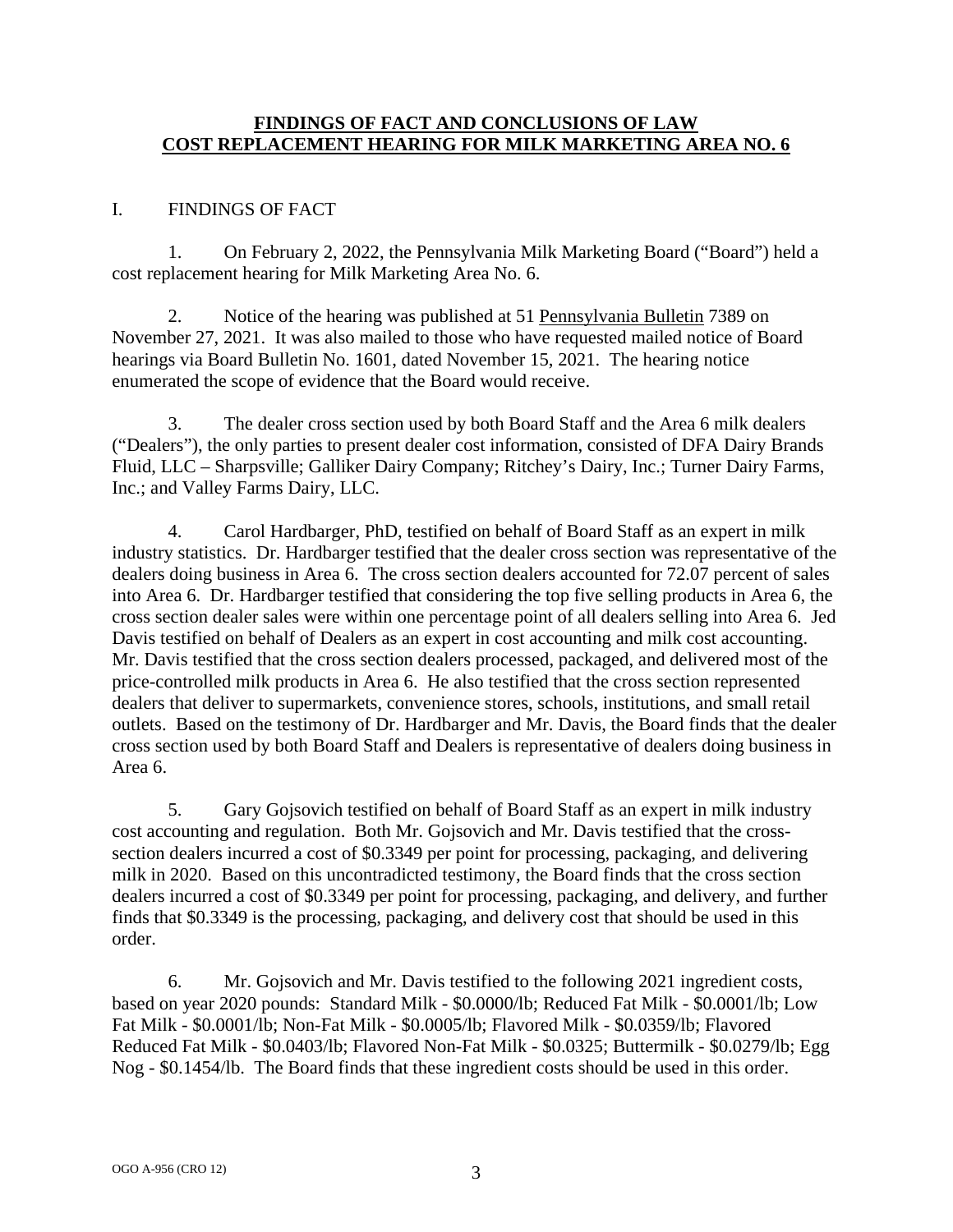7. Mr. Gojsovich and Mr. Davis presented concurring evidence regarding the cost update for labor, insurance, and utility costs of \$0.0009 per point between the first halves of 2020 and 2021. The Board finds that \$0.0009 per point should be used in this order.

8. Mr. Gojsovich and Mr. Davis recommended that the diesel fuel cost adjustment continue. The Board finds that the adjustment should continue, based on the methodology presented by Mr. Gojsovich in Staff Surrebuttal Exhibit 8 and attached to this order as Attachment 1.

9. Mr. Gojsovich and Mr. Davis recommended that the heating fuel cost adjustment continue. The Board finds that the adjustment should continue, based on the methodology presented by Mr. Gojsovich in Staff Surrebuttal Exhibit 9 and attached to this order as Attachment 2.

10. Mr. Gojsovich and Mr. Davis testified that the cost of shrinkage and sales of bulk products for year 2020 was \$0.0043 per pound. Based on the uncontradicted and concurring testimony, the Board finds that the cost of shrinkage and sales of bulk products to be used in this order should be \$0.0043 per pound.

11. Based on the concurring container costs evidence presented by Mr. Gojsovich and Mr. Davis, the Board finds that the following base container costs should be adopted for this order: Gallon - \$0.2217; Half Gallon - \$0.1812; Quart - \$0.2313; Pint - \$0.1664; Half Pint (paper) - \$0.0288; Half Pint (plastic) - \$0.0532; 12 Ounce - \$0.0367; 10 Ounce - \$0.0587; 4 Ounce - \$0.0276; Bulk Per Quart (Dispenser) - \$0.1409. Both Mr. Gojsovich and Mr. Davis testified that container costs should continue to be updated monthly; the Board agrees and finds that container costs should continue to be updated monthly. The Board also finds that the container shrinkage factors should continue to be utilized to calculate container costs.

Mr. Gojsovich and Mr. Davis testified that a blended (or combined) container cost be used for products sold in containers that are available in both paper and plastic, except for half pint containers. They both also recommended that minimum resale prices for products sold in half pint containers should be calculated using the paper container cost for products sold in paper containers and by applying a plastic add-on for products sold in rigid plastic containers. The Board finds that the blended container concept should continue to be used, except for half pint containers. The Board finds that minimum resale prices for products sold in paper half pint containers should be calculated using the paper container cost and that minimum resale prices for products sold in rigid plastic containers should be calculated by applying a plastic add-on to the paper container cost. The Board further finds that the base plastic add-on is \$0.0244 and that the add-on should be adjusted monthly based on the monthly container cost surveys.

12. Both Mr. Gojsovich and Mr. Davis testified that the container efficiency adjustment should be updated.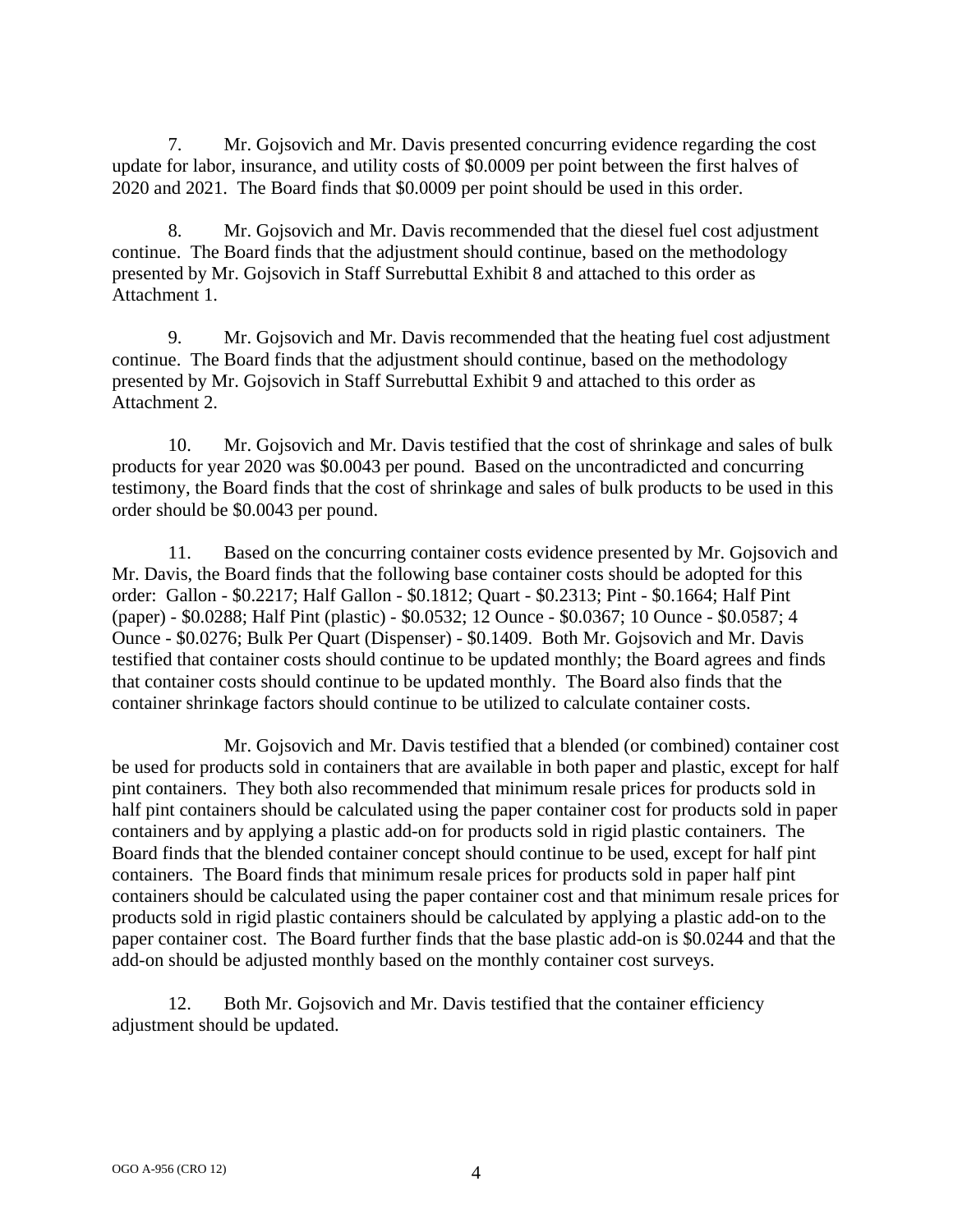Based on 2020 container sales and 2020 costs per point for the bottling, cold room, and delivery cost centers, Mr. Gojsovich and Mr. Davis arrived the following container efficiency adjustments:

| \$(0.1013) |
|------------|
| \$(0.0424) |
| \$0.1052   |
| \$0.1319   |
| \$0.0241   |
| \$0.0351   |
| \$(0.0260) |
|            |

The Board finds that the container efficiency adjustments should be updated as presented by Mr. Gojsovich and Mr. Davis.

13. No party presented evidence regarding Class II products. Mr. Davis recommended that the Board continue using the existing methodology to price Class II products. Since there was no proposal by any party to change Class II pricing, the Board finds that the current Class II pricing methodology shall continue until a Class II hearing is called and the results memorialized in an Official General Order.

14. Mr. Davis recommended that the dealer rate of return remain 3.4%. He testified the rate of return serves as an important factor in the ability of Pennsylvania's fluid milk processors to maintain and invest in their operations. Mr. Davis also testified that maintaining the rate of return is important for consistency and stability during an uncertain and difficult time for the dairy industry.

Based on Mr. Davis's credible and uncontradicted testimony, the Board finds the dealer rate of return should remain at 3.4%.

15. An in-store handling costs hearing is pending. No evidence was presented at this hearing regarding retail prices. Since no evidence was presented, the Board finds that the current retail rate of return of 2.7% should remain in place and further finds that the monthly CPI adjustment to current in-store handling costs remain in effect.

16. Mr. Gojsovich testified the cost replacement process would result in the minimum retail price of a gallon of 2% milk increasing \$0.01. He explained that an increase in this range is not unusual and reflects normal year-to-year changes in various cost categories.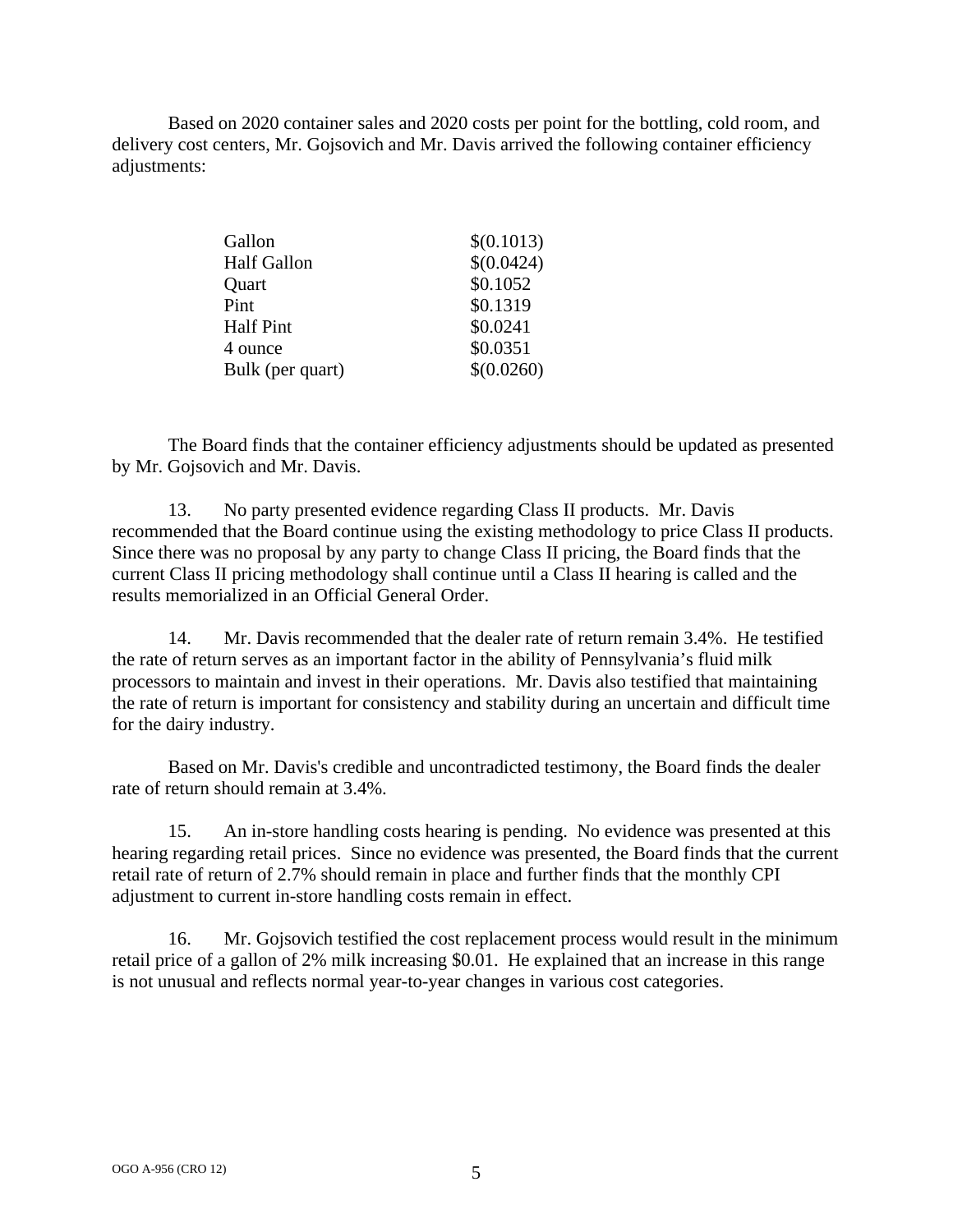## II. CONCLUSIONS OF LAW

1. The February 2, 2022, cost replacement hearing for Milk Marketing Area No. 6 was held pursuant to authority granted to the Board in section 801 of the Milk Marketing Law (Law), 31 P.S. § 700j-801.

2. The hearing was held following adequate notice, and all interested persons were given a reasonable opportunity to be heard.

3. The cross-section used to establish dealer costs met the requirement of representativeness of section 801 of the Law.

4. The record of the Milk Marketing Area 5 hearing held on February 2, 2022, is incorporated by reference in the record of this hearing.

5. In establishing the attached order, the Board has considered the entire record and has concluded that the adoption of this order is supported by a preponderance of the evidence and is reasonable and appropriate under section 801 of the Law, subject to any revisions or amendments the Board may make in the manner set forth in the Law.

# PENNSYLVANIA MILK MARKETING BOARD

\_\_\_\_\_\_\_\_\_\_\_\_\_\_\_\_\_\_\_\_\_\_\_\_\_\_\_\_\_\_\_\_\_\_\_\_\_\_\_\_\_\_

\_\_\_\_\_\_\_\_\_\_\_\_\_\_\_\_\_\_\_\_\_\_\_\_\_\_\_\_\_\_\_\_\_\_\_\_\_\_\_\_\_\_

\_\_\_\_\_\_\_\_\_\_\_\_\_\_\_\_\_\_\_\_\_\_\_\_\_\_\_\_\_\_\_\_\_\_\_\_\_\_\_\_\_\_

Robert N. Barley, Chairman

James A. Van Blarcom, Member

Kristi R. Kassimer, Consumer Member

Date: March 2, 2022

# IF YOU REQUIRE THIS INFORMATION IN AN ALTERNATE FORMAT, PLEASE CALL (717) 787-4194 OR 1-800-654-5984 (PA RELAY SERVICE FOR TDD USERS).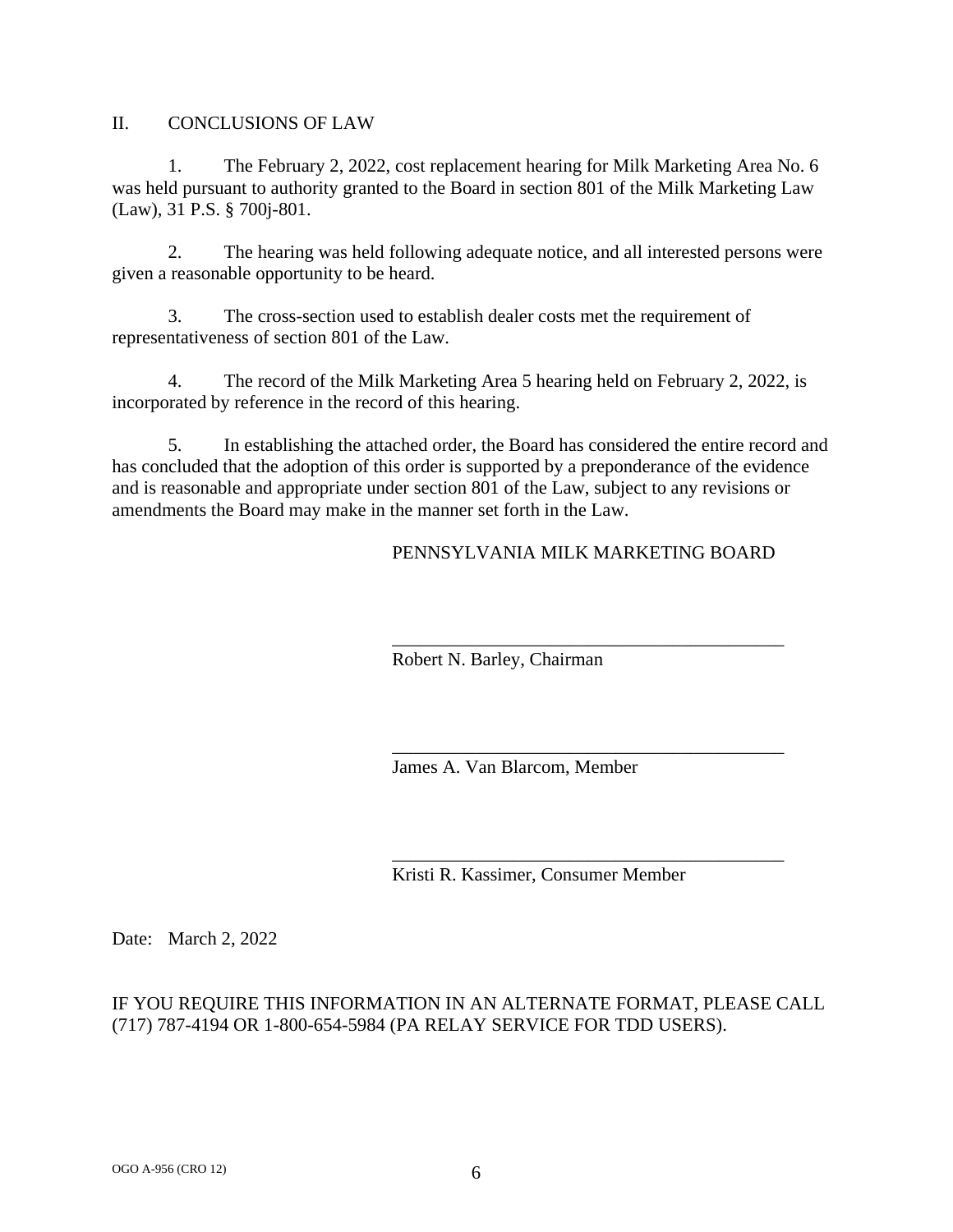# Attachment 1

# **PENNSYLVANIA MILK MARKETING BOARDMILK MARKETING AREA 6**

# **Update of Diesel Fuel Costs from YEAR 2020 to OCTOBER 2021 Diesel Fuel Costs Adjustment**

| 8. Change in Diesel Fuel Costs per Delivery Point (Line 6 ÷ Line 7)                    | 0.0074          |
|----------------------------------------------------------------------------------------|-----------------|
| 7. Weighted Delivery Points - YEAR 2020                                                | 91,300,508      |
| 6. Change in Diesel Fuel Costs from YEAR 2020 to OCTOBER 2021<br>(Line 5 - Line 1)     | \$<br>676,916   |
| 5. Presumed Diesel Fuel Costs - OCTOBER 2021<br>$((Line 1 X Line 4) + Line 1)$         | \$<br>2,732,537 |
| 4. Percent Change In Diesel Fuel Price per Gallon<br>$((Line 3 - Line 2) \div Line 2)$ | 32.93%          |
| 3. On-Highw ay Diesel Price per Gallon - OCTOBER 2021 (1)                              | \$<br>3.730     |
| 2. Average On-Highw ay Diesel Price per Gallon - YEAR 2020 (1)                         | \$<br>2.806     |
| 1. Weighted Diesel Fuel Costs - YEAR 2020                                              | \$<br>2,055,621 |

### Footnote:

1. Source: 'Weekly Retail On-Highw ay Diesel Prices' per Energy Information Administration w ebsite. <sup>w</sup> eb address = https://w <sup>w</sup> <sup>w</sup> .eia.gov/dnav/pet/pet\_pri\_gnd\_dcus\_r1y\_w .htm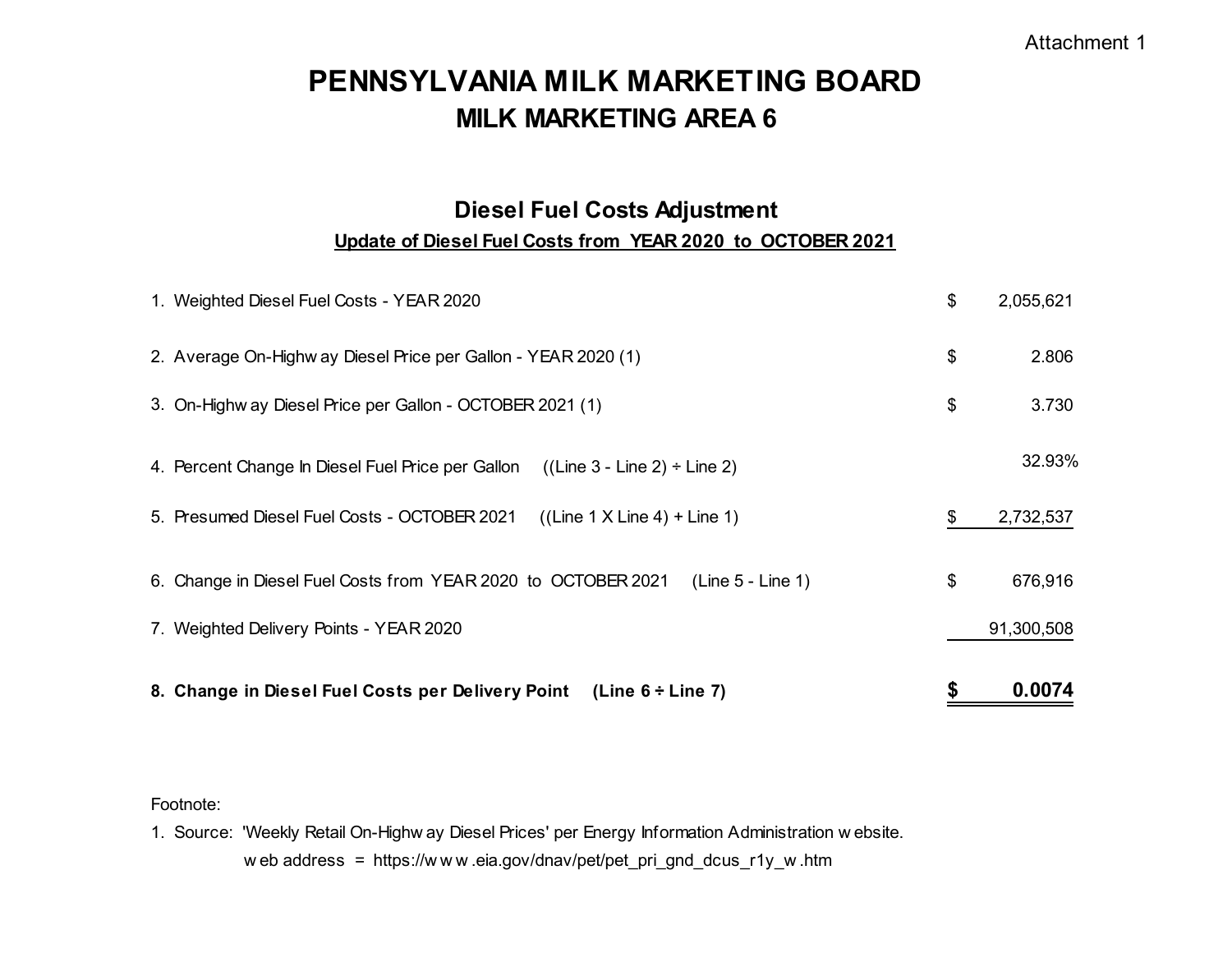# Attachment 2

# **PENNSYLVANIA MILK MARKETING BOARDMILK MARKETING AREA 6**

# **Heating Fuel Costs Adjustment Update of Heating Fuel Costs from YEAR 2020 to AUGUST 2021**

| 8. Change in Heating Fuel Costs per S&P Point (Line 6 ÷ Line 7)                      | \$<br>(0.0001) |
|--------------------------------------------------------------------------------------|----------------|
| 7. Weighted Standardization & Pasteurization (S&P) Points - YEAR 2020                | 84,705,058     |
| 6. Change in Heating Fuel Costs from YEAR 2020 to AUGUST 2021<br>$(Line 5 - Line 1)$ | \$<br>(8,061)  |
| 5. Presumed Heating Fuel Costs - AUGUST 2021 ((Line 1 X Line 4) + Line 1)            | \$<br>149,080  |
| 4. Percent Change In Natural Gas Price $((Line 3 - Line 2) \div Line 2)$             | $-5.13%$       |
| 3. Pennsylvania Average Natural Gas Price - Industrial - AUGUST 2021 (1)             | \$<br>7.58     |
| 2. Pennsylvania Average Natural Gas Price - Industrial - YEAR 2020 (1)               | \$<br>7.99     |
| 1. Weighted Heating Fuel Costs - YEAR 2020                                           | \$<br>157,141  |

### Footnote:

1. Source: Pennsylvania Natural Gas Industrial Price per Energy Information Administration w ebsite. w eb address = https://w w w .eia.gov/dnav/ng/ng\_pri\_sum\_dcu\_SPA\_m.htm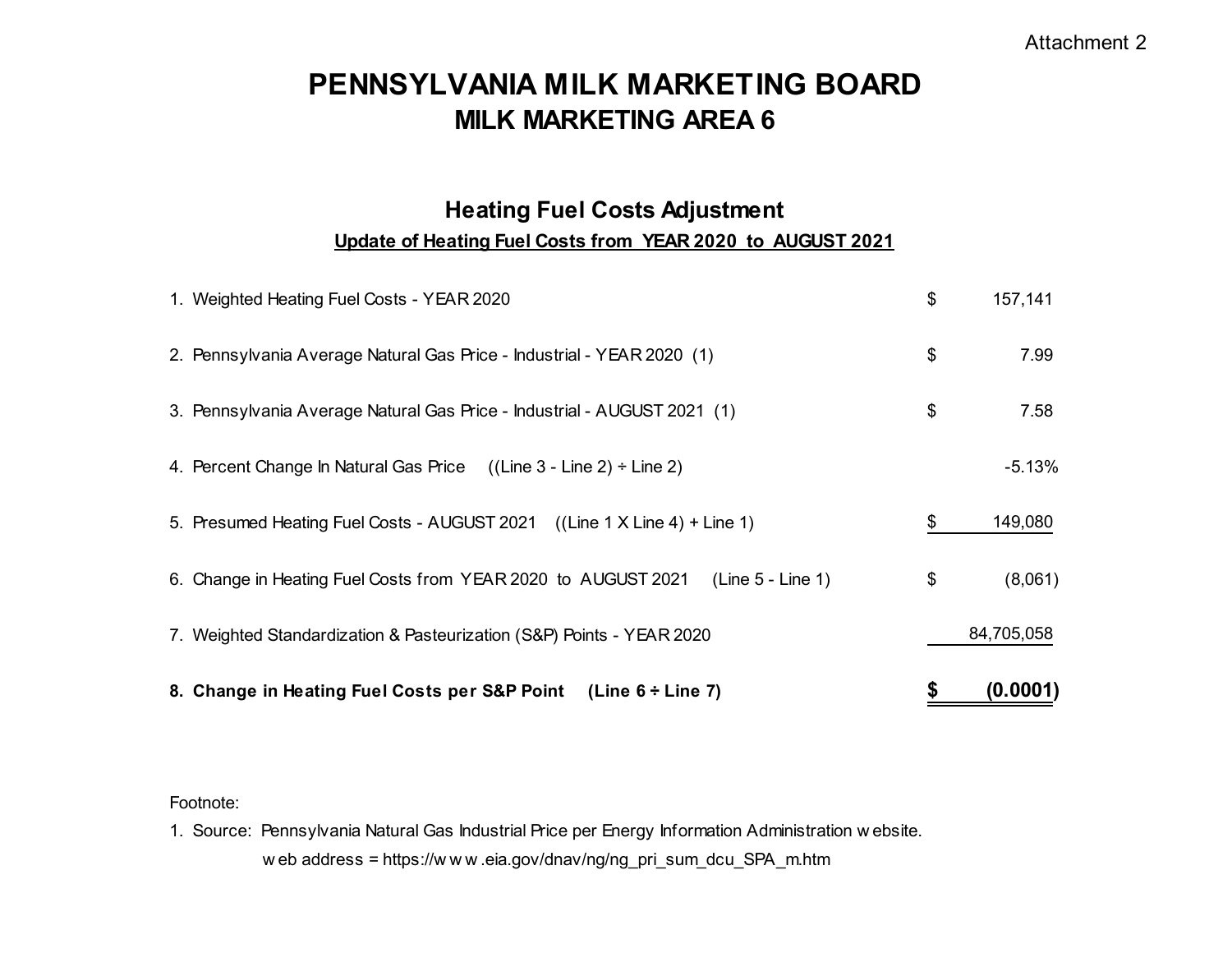#### **DECEMBER 2021 MILK COST MILK COSTS BEFORE PACKAGING**

|                       | Class I      |
|-----------------------|--------------|
| <b>Skim Rate</b>      | \$<br>16.92  |
| <b>Butterfat Rate</b> | \$<br>2.1611 |

|                                  | А            | в        | C                | D                | E.               |                        | G              | н           |            |                  | Κ              |
|----------------------------------|--------------|----------|------------------|------------------|------------------|------------------------|----------------|-------------|------------|------------------|----------------|
|                                  |              |          | $(B \div A)$     | $(A - B)$        | (B x BF Rate)    | $(D \times$ Skim Rate) | $(E + F)$      | $(G + A)$   | (EX. 4)    | (FX. 5)          | $(H + I + J)$  |
| Product                          | Product      |          | <b>Butterfat</b> | Skim             | <b>Butterfat</b> | Skim                   | Total          | Cost per    | Ingredient | <b>Bulk Sale</b> | Total          |
| Description                      | Pounds       | Pounds   | Test $(\%)$      | Pounds           | Value            | Value                  | Value          | Pound       | Cost       | (Profit)/Loss    | Cost per Pound |
|                                  |              |          |                  |                  |                  |                        |                |             |            |                  |                |
| Standard (Whole) Milk            | 29, 343, 531 | 963,539  | 3.2837%          | 28,379,992 \$    | $2,082,304$ \$   | 4,801,895 \$           | 6,884,199 \$   | $0.2346$ \$ |            | $0.0043$ \$      | 0.2389         |
| Reduced Fat (2%) Milk            | 28, 692, 408 | 549, 165 | 1.9140%          | 28, 143, 243 \$  | 1,186,800 \$     | 4,761,837 \$           | 5,948,637 \$   | $0.2073$ \$ | 0.0001     | 0.0043           | 0.2117         |
| Low Fat (1%) Milk                | 13,962,530   | 132,924  | 0.9520%          | 13,829,606 \$    | 287,262          | 2,339,969 \$           | 2,627,231 \$   | $0.1882$ \$ | 0.0001     | 0.0043           | 0.1926         |
| Non Fat (Skim) Milk              | 7,928,509    | 9,882    | 0.1246%          | 7,918,627        | 21,356           | 1,339,832              | 1,361,188      | 0.1717      | 0.0005     | 0.0043           | 0.1765         |
| <b>Flavored Milk</b>             | 9, 452, 339  | 310, 195 | 3.2817%          | $9, 142, 144$ \$ | 670,362          | 1,546,851              | $2,217,213$ \$ | 0.2346      | 0.0359     | 0.0043           | 0.2748         |
| <b>Flavored Reduced Fat Milk</b> | 6, 393, 804  | 72,217   | 1.1295%          | $6,321,587$ \$   | 156,068 \$       | $1,069,613$ \$         | .225,681       | 0.1917      | 0.0403     | 0.0043           | 0.2363         |
| <b>Flavored NONFAT Milk</b>      | 2,082,404    | 3,185    | 0.1529%          | 2,079,219 \$     | 6,883            | 351,804 \$             | 358,687        | 0.1722      | 0.0325     | 0.0043           | 0.2090         |
| <b>Buttermilk</b>                | 350,821      | 3,634    | 1.0359%          | 347, 187 \$      | $7,853$ \$       | 58.744 \$              | 66,597 \$      | $0.1898$ \$ | 0.0279     |                  | 0.2220         |
| Egg Nog                          | 134,916      | 8,343    | 6.1838%          | 126,573 \$       | 18,030           | $21,416$ \$            | 39,446         | 0.2924      | 0.1454     | $0.0043$ :       | 0.4421         |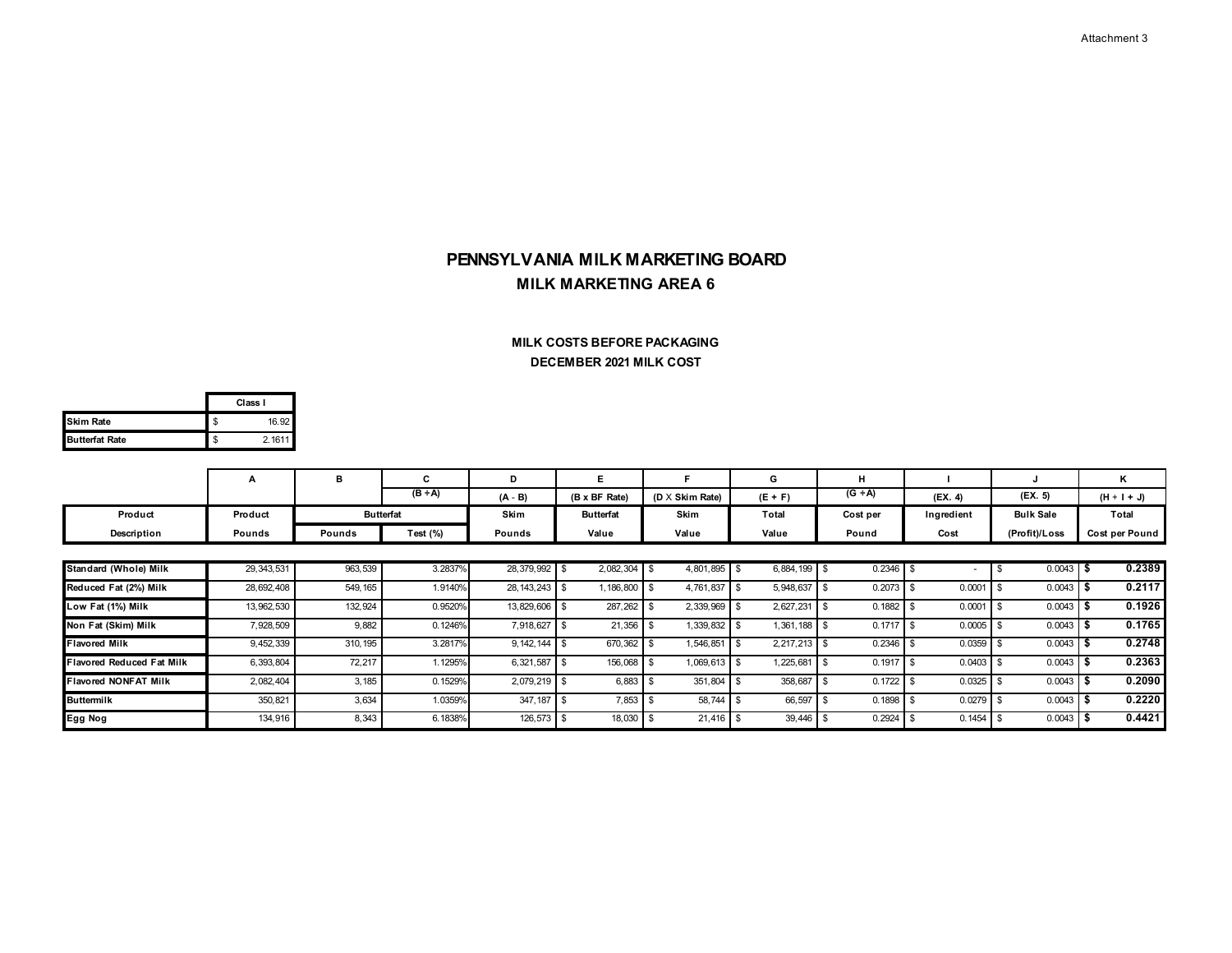#### **WHOLESALE PRICE BUILDUPDECEMBER 2021 MILK PRICES**

|                  |                       | A            |     | в         |          | C                            |      | D                        | E            |              | F                     | G            |     | н                 |          |               |          | $\mathbf{J}$     |      | ĸ             |               | L         |          | М           |
|------------------|-----------------------|--------------|-----|-----------|----------|------------------------------|------|--------------------------|--------------|--------------|-----------------------|--------------|-----|-------------------|----------|---------------|----------|------------------|------|---------------|---------------|-----------|----------|-------------|
|                  |                       | <b>EX. 6</b> |     | EX. 3     |          | EXS. 7, 8 & 9 <sup>(1)</sup> |      | EX. 10                   | EX. 2        |              | (A+B+C+D+E)           |              |     | $(F + G)$         |          |               |          |                  |      | $(H + I + J)$ |               |           |          | $(K - L)$   |
|                  |                       |              |     |           |          | Cost Update &                |      | Container                |              |              |                       |              |     |                   |          | Less          |          | Plus             |      | Proposed      |               | Current   |          |             |
|                  | Container             | <b>Milk</b>  |     | Container |          | <b>Energy Add-On</b>         |      | Efficiency               | Processing   |              | Average               | Profit at    |     | <b>Price with</b> |          | Average       |          | <b>High Cost</b> |      | Wholesale     |               | Wholesale |          | Increase    |
|                  | Size                  | Cost         |     | Cost      |          | <b>Adjustments</b>           |      | Adjustment               | Cost         |              | <b>Delivered Cost</b> | 3.40%        |     | Profit            |          | Delivery      |          | Delivery         |      | Price         |               | Price     |          | (Decrease)  |
|                  |                       |              |     |           |          |                              |      |                          |              |              |                       |              |     |                   |          |               |          |                  |      |               |               |           |          |             |
|                  | <b>GALLON</b>         | \$<br>2.0545 | \$  | 0.2836    | l \$     | 0.0480                       | - \$ | $(0.1013)$ \$            | 1.3396       | \$           | 3.6244                | \$<br>0.1276 | \$  | 3.7520            | \$       | $(0.5640)$ \$ |          | 0.9864           | \$   | 4.1744        | \$            | 4.1577    | \$       | 0.0167      |
|                  | 1/2 GALLON            | \$<br>1.0273 | \$  | 0.2146    | \$       | 0.0240                       |      | (0.0424)                 | \$<br>0.6698 | \$           | 1.8933                | \$<br>0.0666 | \$  | 1.9599            | \$       | (0.2820)      | \$       | 0.4932           |      | 2.171         | \$            | 2.1473    | \$       | 0.0238      |
|                  | <b>QUART</b>          | \$<br>0.5136 | \$  | 0.2089    | \$       | 0.0120                       | \$   | 0.1052                   | \$<br>0.3349 | \$           | 1.1746                | \$<br>0.0413 | \$  | 1.2159            | \$       | (0.1410)      | \$       | 0.2466           |      | 1.3215        | \$            | 1.3352    |          | \$ (0.0137) |
|                  | <b>PINT</b>           | 0.2568       | \$  | 0.1740    | \$       | 0.0060                       |      | 0.1319                   | \$<br>0.1675 | \$           | 0.7362                | \$<br>0.0259 |     | 0.7621            | \$       | (0.0705)      | \$       | 0.1233           | \$   | 0.8149        | \$            | 0.8038    | \$       | 0.0111      |
|                  | <b>12 OUNCE</b>       | \$<br>0.1926 | \$  | 0.0367    | \$       | 0.0045                       | \$   | $\overline{a}$           | \$<br>0.1256 | \$           | 0.3594                | \$<br>0.0126 | \$  | 0.3720            | \$       | (0.0529)      | \$       | 0.0925           |      | 0.4116        | \$            | 0.4112    | \$       | 0.0004      |
|                  | 10 OUNCE              | 0.1605       | \$  | 0.0587    | \$       | 0.0038                       |      |                          | \$<br>0.1047 | \$           | 0.3277                | \$<br>0.0115 |     | 0.3392            | \$       | (0.0441)      | \$       | 0.0771           |      | 0.3722        | \$            | 0.3717    | \$       | 0.0005      |
|                  | 1/2 PINT              | 0.1284       | \$  | 0.0304    | \$       | 0.0030                       |      | 0.0241                   | \$<br>0.0837 | $\mathbb{S}$ | 0.2696                | \$<br>0.0095 |     | 0.2791            | \$       | (0.0353)      | \$       | 0.0617           | \$   | 0.3055        | \$            | 0.3044    | <b>S</b> | 0.0011      |
| STANDARD (WHOLE) | <b>4 OUNCE</b>        | \$<br>0.0642 | \$  | 0.0280    | \$       | 0.0015                       |      | 0.0351                   | \$<br>0.0419 | \$           | 0.1707                | \$<br>0.0060 |     | 0.1767            | \$       | (0.0177)      | \$       | 0.0309           | \$   | 0.1899        | \$            | 0.1873    | \$       | 0.0026      |
|                  | <b>Bulk per Quart</b> | 0.5136       | \$  | 0.1427    | \$       | 0.0120                       |      | (0.0260)                 | \$<br>0.3349 | \$           | 0.9772                | \$<br>0.0344 |     | 1.0116            | \$       | $(0.1410)$ \$ |          | 0.2466           | \$   | 1.1172        | \$            | 1.1496    | \$       | (0.0324)    |
|                  |                       |              |     |           |          |                              |      |                          |              |              |                       |              |     |                   |          |               |          |                  |      |               |               |           |          |             |
|                  | <b>GALLON</b>         | \$<br>1.8249 | \$  | 0.2836    | \$       | 0.0480                       |      | $(0.1013)$ \$            | 1.3396       | \$           | 3.3948                | \$<br>0.1195 | \$  | 3.5143            | <b>S</b> | (0.5640)      | l \$     | 0.9864           | \$.  | 3.9367        | \$            | 3.9226    | \$       | 0.0141      |
|                  | 1/2 GALLON            | \$<br>0.9124 | \$  | 0.2146    | \$       | 0.0240                       |      | (0.0424)                 | \$<br>0.6698 | \$           | 1.7784                | \$<br>0.0626 |     | 1.8410            | \$       | (0.2820)      | Ŝ.       | 0.4932           |      | 2.0522        | \$            | 2.0298    | <b>S</b> | 0.0224      |
| REDUCED FAT (2%) | <b>QUART</b>          | 0.4562       | \$  | 0.2089    | <b>S</b> | 0.0120                       | S    | 0.1052                   | \$<br>0.3349 | \$           | 1.1172                | \$<br>0.0393 | \$. | 1.1565            | \$       | $(0.1410)$ \$ |          | 0.2466           | - \$ | 1.2621        | \$            | 1.2764    | \$       | (0.0143)    |
|                  | <b>PINT</b>           | 0.2281       | \$  | 0.1740    | - \$     | 0.0060                       |      | 0.1319                   | \$<br>0.1675 | \$           | 0.7075                | \$<br>0.0249 |     | 0.7324            | \$       | (0.0705)      | <b>S</b> | 0.1233           |      | 0.7852        | \$            | 0.7744    | \$       | 0.0108      |
|                  | <b>12 OUNCE</b>       | 0.1707       | \$  | 0.0367    | \$       | 0.0045                       | \$   |                          | \$<br>0.1256 | \$           | 0.3375                | \$<br>0.0119 |     | 0.3494            | \$       | (0.0529)      | \$       | 0.0925           | \$   | 0.3890        | \$            | 0.3891    | \$       | (0.0001)    |
|                  | 10 OUNCE              | 0.1426       | \$  | 0.0587    | \$       | 0.0038                       |      |                          | \$<br>0.1047 | \$           | 0.3098                | \$<br>0.0109 | \$  | 0.3207            | \$       | (0.0441)      | \$       | 0.0771           | \$   | 0.3537        | \$            | 0.3534    | Ŝ.       | 0.0003      |
|                  | 1/2 PINT              | \$<br>0.1141 | \$  | 0.0304    | \$       | 0.0030                       |      | 0.0241                   | \$<br>0.0837 | \$           | 0.2553                | \$<br>0.0090 |     | 0.2643            | \$       | (0.0353)      | \$       | 0.0617           |      | 0.2907        | \$            | 0.2897    | \$       | 0.0010      |
|                  | <b>4 OUNCE</b>        | \$<br>0.0570 | \$  | 0.0280    | \$       | 0.0015                       |      | 0.0351                   | \$<br>0.0419 | \$           | 0.1635                | \$<br>0.0058 | \$  | 0.1693            | \$       | (0.0177)      | <b>S</b> | 0.0309           | \$   | 0.1825        | \$            | 0.1800    | Ŝ.       | 0.0025      |
|                  | <b>Bulk per Quart</b> | 0.4562       | \$  | 0.1427    | \$       | 0.0120                       |      | (0.0260)                 | \$<br>0.3349 | \$           | 0.9198                | \$<br>0.0324 |     | 0.9522            | \$       | (0.1410)      | \$       | 0.2466           |      | 1.0578        | \$            | 1.0908    | \$       | (0.0330)    |
|                  |                       |              |     |           |          |                              |      |                          |              |              |                       |              |     |                   |          |               |          |                  |      |               |               |           |          |             |
|                  | <b>GALLON</b>         | \$<br>1.6602 | \$  | 0.2836    | l \$     | 0.0480                       |      | $(0.1013)$ \$            | 1.3396       | \$           | 3.2301                | \$<br>0.1137 | \$  | 3.3438            | l \$     | $(0.5640)$ \$ |          | 0.9864           | . ጽ  | 3.7662        | \$            | 3.7459    | \$       | 0.0203      |
|                  | 1/2 GALLON            | 0.8301       | \$  | 0.2146    | \$       | 0.0240                       |      | (0.0424)                 | \$<br>0.6698 | $\mathbb{S}$ | 1.6961                | \$<br>0.0597 |     | 1.7558            | \$       | (0.2820)      | Ŝ        | 0.4932           |      | 1.9670        | \$            | 1.9415    | \$       | 0.0255      |
|                  | <b>QUART</b>          | 0.4151       | \$  | 0.2089    | \$       | 0.0120                       |      | 0.1052                   | \$<br>0.3349 | \$           | 1.0761                | \$<br>0.0379 |     | 1.1140            | \$       | (0.1410)      | - \$     | 0.2466           |      | 1.2196        | \$            | 1.2322    | \$       | (0.0126)    |
| LOWFAT (1%)      | <b>PINT</b>           | \$<br>0.2075 | \$  | 0.1740    | <b>S</b> | 0.0060                       | - \$ | 0.1319                   | \$<br>0.1675 | \$           | 0.6869                | \$<br>0.0242 | \$  | 0.7111            | <b>S</b> | $(0.0705)$ \$ |          | 0.1233           | \$   | 0.7639        | \$            | 0.7524    | Ŝ.       | 0.0115      |
|                  | <b>12 OUNCE</b>       | 0.1556       | \$  | 0.0367    | \$       | 0.0045                       |      | $\tilde{\phantom{a}}$    | \$<br>0.1256 | \$           | 0.3224                | \$<br>0.0113 |     | 0.3337            | \$       | (0.0529)      | Ŝ        | 0.0925           |      | 0.3733        | \$            | 0.3725    | \$       | 0.0008      |
|                  | <b>10 OUNCE</b>       | 0.1297       | \$  | 0.0587    | \$       | 0.0038                       |      |                          | \$<br>0.1047 | \$           | 0.2969                | \$<br>0.0104 |     | 0.3073            | \$       | (0.0441)      | - \$     | 0.0771           |      | 0.3403        | \$            | 0.3395    | \$       | 0.0008      |
|                  | 1/2 PINT              | \$<br>0.1038 | \$  | 0.0304    | \$       | 0.0030                       |      | 0.0241                   | \$<br>0.0837 | \$           | 0.2450                | \$<br>0.0086 | \$  | 0.2536            | \$       | (0.0353)      | \$       | 0.0617           | \$   | 0.2800        | $\mathfrak s$ | 0.2786    | Ŝ.       | 0.0014      |
|                  | <b>4 OUNCE</b>        | 0.0519       | \$  | 0.0280    | \$       | 0.0015                       |      | 0.0351                   | \$<br>0.0419 | \$           | 0.1584                | \$<br>0.0056 |     | 0.1640            | \$       | (0.0177)      | \$       | 0.0309           |      | 0.1772        | \$            | 0.1745    | \$       | 0.0027      |
|                  | <b>Bulk per Quart</b> | 0.4151       | \$  | 0.1427    | \$       | 0.0120                       |      | (0.0260)                 | \$<br>0.3349 | \$           | 0.8787                | \$<br>0.0309 |     | 0.9096            | \$       | (0.1410)      | \$       | 0.2466           | \$   | 1.0152        | \$            | 1.0466    | \$       | (0.0314)    |
|                  |                       |              |     |           |          |                              |      |                          |              |              |                       |              |     |                   |          |               |          |                  |      |               |               |           |          |             |
|                  | <b>GALLON</b>         | \$<br>1.5232 | \$  | 0.2836    | -\$      | 0.0480                       |      | $(0.1013)$ \$            | 1.3396       | \$           | 3.0931                | \$<br>0.1089 |     | 3.2020            | \$       | (0.5640)      | - \$     | 0.9864           |      | 3.6244        | \$            | 3.6041    | \$       | 0.0203      |
|                  | 1/2 GALLON            | 0.7616       | \$  | 0.2146    | \$       | 0.0240                       |      | (0.0424)                 | \$<br>0.6698 | \$           | 1.6276                | 0.0573       |     | 1.6849            |          | (0.2820)      | -S       | 0.4932           |      | 1.8961        | \$            | 1.8706    | \$       | 0.0255      |
|                  | <b>QUART</b>          | \$<br>0.3808 | \$  | 0.2089    | - \$     | 0.0120                       |      | 0.1052                   | \$<br>0.3349 | \$           | 1.0418                | \$<br>0.0367 | \$  | 1.0785            | \$       | $(0.1410)$ \$ |          | 0.2466           | - \$ | 1.1841        | \$            | 1.1968    | Ŝ.       | (0.0127)    |
| (SKIM)           | <b>PINT</b>           | 0.1904       | \$. | 0.1740    | \$       | 0.0060                       |      | 0.1319                   | \$<br>0.1675 | \$           | 0.6698                | \$<br>0.0236 |     | 0.6934            | \$       | (0.0705)      | -S       | 0.1233           |      | 0.7462        | \$            | 0.7346    | \$       | 0.0116      |
|                  | <b>12 OUNCE</b>       | 0.1428       | \$  | 0.0367    | \$       | 0.0045                       |      | $\overline{\phantom{a}}$ | \$<br>0.1256 | \$           | 0.3096                | \$<br>0.0109 |     | 0.3205            | \$       | (0.0529)      | -S       | 0.0925           |      | 0.3601        | \$            | 0.3593    | Ŝ.       | 0.0008      |
| <b>NONFAT</b>    | 10 OUNCE              | \$<br>0.1190 | \$  | 0.0587    | - \$     | 0.0038                       |      | $\overline{\phantom{a}}$ | \$<br>0.1047 | \$           | 0.2862                | \$<br>0.0101 | \$  | 0.2963            | \$       | $(0.0441)$ \$ |          | 0.0771           | \$   | 0.3293        | \$            | 0.3284    | \$       | 0.0009      |
|                  | 1/2 PINT              | 0.0952       | \$  | 0.0304    | \$       | 0.0030                       |      | 0.0241                   | \$<br>0.0837 | \$           | 0.2364                | \$<br>0.0083 |     | 0.2447            | \$       | (0.0353)      | - \$     | 0.0617           |      | 0.2711        | \$            | 0.2698    | \$       | 0.0013      |
|                  | <b>4 OUNCE</b>        | 0.0476       | \$  | 0.0280    | \$       | 0.0015                       |      | 0.0351                   | 0.0419       | \$           | 0.1541                | 0.0054       |     | 0.1595            | \$       | (0.0177)      | \$       | 0.0309           |      | 0.1727        | \$            | 0.1700    |          | 0.0027      |
|                  | <b>Bulk per Quart</b> | \$<br>0.3808 | \$  | 0.1427    | \$       | 0.0120                       | \$   | (0.0260)                 | \$<br>0.3349 | \$           | 0.8444                | \$<br>0.0297 | \$  | 0.8741            | \$       | (0.1410)      | <b>S</b> | 0.2466           | \$   | 0.9797        | \$            | 1.0112    | \$       | (0.0315)    |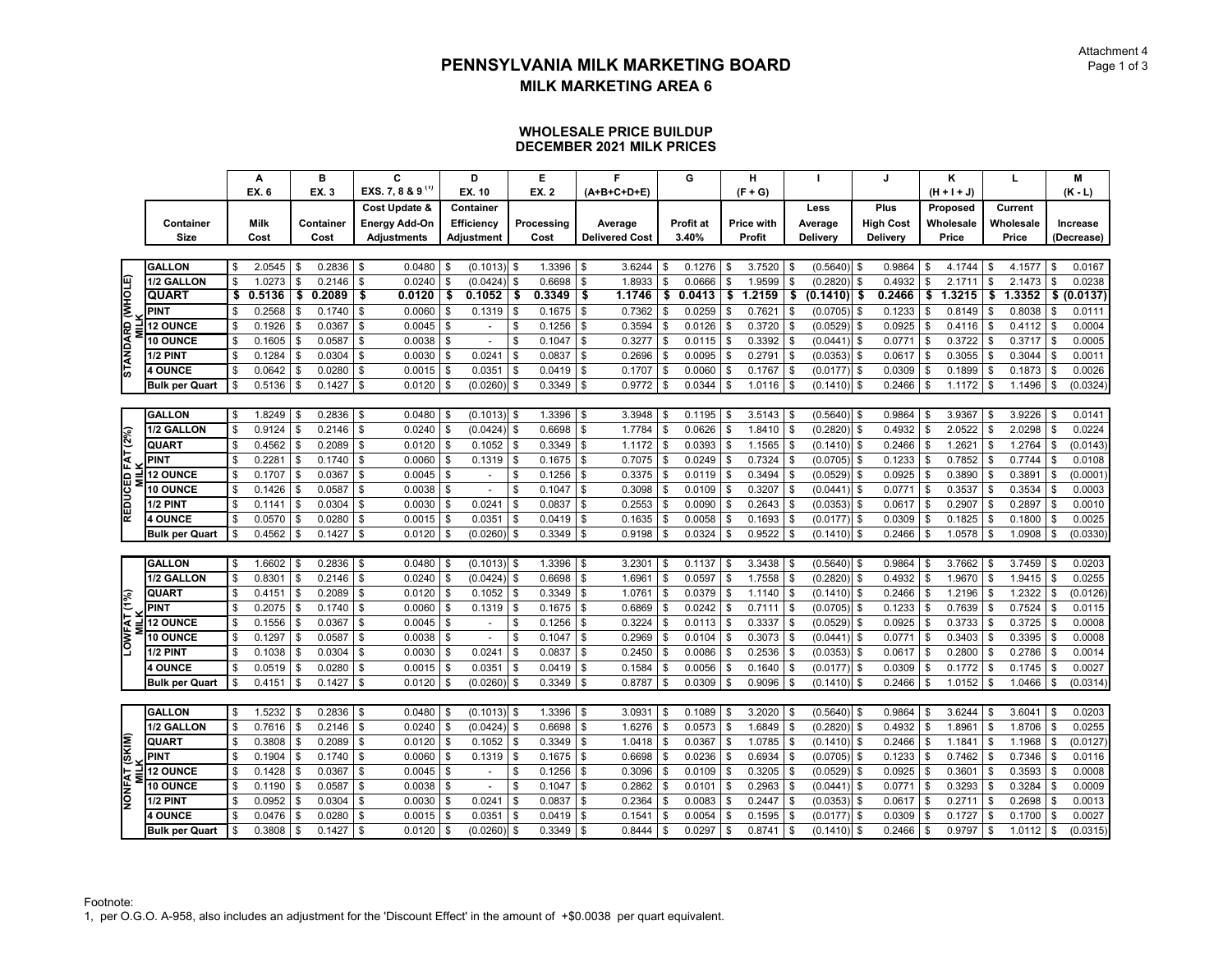#### **WHOLESALE PRICE BUILDUPDECEMBER 2021 MILK PRICES**

|                   |                         |     | A            | в            |              | C                            |      | D                        | E            |               | F                     |              | G         |     | н                 |           |               |          | J                |      | ĸ             |                | L         |              | M          |
|-------------------|-------------------------|-----|--------------|--------------|--------------|------------------------------|------|--------------------------|--------------|---------------|-----------------------|--------------|-----------|-----|-------------------|-----------|---------------|----------|------------------|------|---------------|----------------|-----------|--------------|------------|
|                   |                         |     | <b>EX. 6</b> | EX. 3        |              | EXS. 7, 8 & 9 <sup>(1)</sup> |      | EX. 10                   | EX. 2        |               | (A+B+C+D+E)           |              |           |     | $(F + G)$         |           |               |          |                  |      | $(H + I + J)$ |                |           |              | $(K - L)$  |
|                   |                         |     |              |              |              | Cost Update &                |      | Container                |              |               |                       |              |           |     |                   |           | Less          |          | Plus             |      | Proposed      |                | Current   |              |            |
|                   | Container               |     | <b>Milk</b>  | Container    |              | Energy Add-On                |      | <b>Efficiency</b>        | Processing   |               | Average               |              | Profit at |     | <b>Price with</b> |           | Average       |          | <b>High Cost</b> |      | Wholesale     |                | Wholesale |              | Increase   |
|                   | Size                    |     | Cost         | Cost         |              | <b>Adjustments</b>           |      | Adjustment               | Cost         |               | <b>Delivered Cost</b> |              | 3.40%     |     | Profit            |           | Delivery      |          | Delivery         |      | Price         |                | Price     |              | (Decrease) |
|                   |                         |     |              |              |              |                              |      |                          |              |               |                       |              |           |     |                   |           |               |          |                  |      |               |                |           |              |            |
|                   | <b>GALLON</b>           | \$  | 2.1984       | \$<br>0.2836 | $\mathbf{s}$ | 0.0480                       | -S   | $(0.1013)$ \$            | 1.3396       | $\mathfrak s$ | 3.7683                | \$           | 0.1326    | \$  | 3.9009            | <b>S</b>  | $(0.5640)$ \$ |          | 0.9864           | -\$  | 4.3233        | \$             | 4.3011    | \$           | 0.0222     |
|                   | 1/2 GALLON              | \$  | 1.0992       | \$<br>0.2146 | \$           | 0.0240                       |      | (0.0424)                 | \$<br>0.6698 | $\mathbb S$   | 1.9652                | \$           | 0.0692    |     | 2.0344            | \$        | (0.2820)      | \$       | 0.4932           |      | 2.2456        | \$             | 2.2191    | \$           | 0.0265     |
| <b>MILK</b>       | QUART                   |     | 0.5496       | 0.2089       | \$           | 0.0120                       |      | 0.1052                   | \$<br>0.3349 | \$            | 1.2106                | \$           | 0.0426    |     | 1.2532            | \$        | (0.1410)      | <b>S</b> | 0.2466           |      | 1.3588        | \$             | 1.3710    | \$           | (0.0122)   |
|                   | <b>PINT</b>             |     | 0.2748       | \$<br>0.1740 | l \$         | 0.0060                       | \$   | 0.1319                   | \$<br>0.1675 | \$            | 0.7542                | \$           | 0.0265    | \$  | 0.7807            | - \$      | $(0.0705)$ \$ |          | 0.1233           | \$   | 0.8335        | \$             | 0.8217    | Ŝ.           | 0.0118     |
|                   | <b>12 OUNCE</b>         |     | 0.2061       | \$<br>0.0367 | \$           | 0.0045                       | \$   | $\blacksquare$           | \$<br>0.1256 | \$            | 0.3729                | \$           | 0.0131    | \$  | 0.3860            | \$        | (0.0529)      | \$       | 0.0925           |      | 0.4256        | \$             | 0.4246    | <b>S</b>     | 0.0010     |
|                   | 10 OUNCE                |     | 0.1718       | \$<br>0.0587 | \$           | 0.0038                       |      |                          | \$<br>0.1047 | \$            | 0.3390                | \$           | 0.0119    |     | 0.3509            | \$        | (0.0441)      | - \$     | 0.0771           |      | 0.3839        | \$             | 0.3829    | -S           | 0.0010     |
| FLAVORED          | 1/2 PINT                | \$  | 0.1374       | \$<br>0.0304 | \$           | 0.0030                       |      | 0.0241                   | \$<br>0.0837 | \$            | 0.2786                | \$           | 0.0098    | \$  | 0.2884            | \$        | (0.0353)      | \$       | 0.0617           | \$   | 0.3148        | \$             | 0.3134    | \$           | 0.0014     |
|                   | <b>4 OUNCE</b>          |     | 0.0687       | \$<br>0.0280 | \$           | 0.0015                       |      | 0.0351                   | \$<br>0.0419 | \$            | 0.1752                | \$           | 0.0062    | \$  | 0.1814            | \$        | (0.0177)      | \$       | 0.0309           | \$   | 0.1946        | \$             | 0.1919    | \$           | 0.0027     |
|                   | <b>Bulk per Quart</b>   |     | 0.5496       | \$<br>0.1427 | \$           | 0.0120                       |      | (0.0260)                 | \$<br>0.3349 | \$            | 1.0132                | \$           | 0.0357    |     | 1.0489            | \$        | (0.1410)      | \$       | 0.2466           |      | 1.1545        | \$             | 1.1854    | \$           | (0.0309)   |
|                   |                         |     |              |              |              |                              |      |                          |              |               |                       |              |           |     |                   |           |               |          |                  |      |               |                |           |              |            |
|                   | <b>GALLON</b>           | \$  | 1.8904       | \$<br>0.2836 | \$           | 0.0480                       |      | $(0.1013)$ \$            | 1.3396       | \$            | 3.4603                | \$           | 0.1218    | \$  | 3.5821            | - \$      | (0.5640)      | l \$     | 0.9864           |      | 4.0045        | \$             | 3.9690    | \$           | 0.0355     |
|                   | 1/2 GALLON              |     | 0.9452       | \$<br>0.2146 | \$           | 0.0240                       |      | (0.0424)                 | \$<br>0.6698 | \$            | 1.8112                | \$           | 0.0637    |     | 1.8749            | \$        | (0.2820)      | \$       | 0.4932           |      | 2.0861        | $\mathfrak{S}$ | 2.0530    | <b>S</b>     | 0.0331     |
|                   | QUART                   |     | 0.4726       | \$<br>0.2089 | Ŝ.           | 0.0120                       |      | 0.1052                   | \$<br>0.3349 | \$            | 1.1336                | \$           | 0.0399    |     | 1.1735            | \$        | (0.1410)      | \$       | 0.2466           |      | 1.2791        | \$             | 1.2880    | Ŝ.           | (0.0089)   |
|                   | <b>PINT</b>             |     | 0.2363       | \$<br>0.1740 | \$           | 0.0060                       |      | 0.1319                   | \$<br>0.1675 | \$            | 0.7157                | \$           | 0.0252    | \$  | 0.7409            | \$        | $(0.0705)$ \$ |          | 0.1233           |      | 0.7937        | \$             | 0.7802    | \$           | 0.0135     |
| FLAVORED          | <b>12 OUNCE</b>         |     | 0.1772       | \$<br>0.0367 | \$           | 0.0045                       |      | $\overline{\phantom{a}}$ | \$<br>0.1256 | \$            | 0.3440                | \$           | 0.0121    |     | 0.3561            | \$        | (0.0529)      | \$       | 0.0925           |      | 0.3957        | \$             | 0.3935    | \$           | 0.0022     |
|                   | 10 OUNCE                | \$  | 0.1477       | \$<br>0.0587 | \$           | 0.0038                       |      | $\blacksquare$           | \$<br>0.1047 | \$            | 0.3149                | \$           | 0.0111    | \$. | 0.3260            | \$        | $(0.0441)$ \$ |          | 0.0771           | \$   | 0.3590        | \$             | 0.3570    | \$           | 0.0020     |
| C                 | 1/2 PINT                | \$  | 0.1182       | \$<br>0.0304 | \$           | 0.0030                       |      | 0.0241                   | \$<br>0.0837 | \$            | 0.2594                | \$           | 0.0091    | \$  | 0.2685            | \$        | (0.0353)      | \$       | 0.0617           |      | 0.2949        | \$             | 0.2925    | \$           | 0.0024     |
|                   | <b>4 OUNCE</b>          |     | 0.0591       | \$<br>0.0280 | \$           | 0.0015                       |      | 0.0351                   | \$<br>0.0419 | \$            | 0.1656                | \$           | 0.0058    |     | 0.1714            | \$        | $(0.0177)$ \$ |          | 0.0309           | \$   | 0.1846        | \$             | 0.1815    | \$           | 0.0031     |
|                   | <b>Bulk per Quart</b>   | \$  | 0.4726       | \$<br>0.1427 | \$           | 0.0120                       |      | (0.0260)                 | \$<br>0.3349 | \$            | 0.9362                | \$           | 0.0330    | \$  | 0.9692            | \$        | (0.1410)      | \$       | 0.2466           | \$   | 1.0748        | \$             | 1.1024    | \$           | (0.0276)   |
|                   |                         |     |              |              |              |                              |      |                          |              |               |                       |              |           |     |                   |           |               |          |                  |      |               |                |           |              |            |
|                   | <b>GALLON</b>           | . ፍ | 1.6720       | \$<br>0.2836 | l \$         | 0.0480                       |      | $(0.1013)$ \$            | 1.3396       | \$            | 3.2419                | \$           | 0.1141    |     | 3.3560            | Ŝ.        | (0.5640)      | <b>S</b> | 0.9864           |      | 3.7784        | \$             | 3.7735    | \$           | 0.0049     |
|                   | 1/2 GALLON              | \$  | 0.8360       | \$<br>0.2146 | <b>S</b>     | 0.0240                       |      | (0.0424)                 | \$<br>0.6698 | \$            | 1.7020                | \$           | 0.0599    | \$  | 1.7619            | \$        | (0.2820)      | \$       | 0.4932           | \$   | 1.9731        | \$             | 1.9553    | \$           | 0.0178     |
|                   | QUART                   | \$  | 0.4180       | \$<br>0.2089 | \$           | 0.0120                       |      | 0.1052                   | \$<br>0.3349 | \$            | 1.0790                | \$           | 0.0380    |     | 1.1170            | \$        | (0.1410)      | \$       | 0.2466           |      | 1.2226        | \$             | 1.2391    | \$           | (0.0165)   |
| FLAVORED          | $\overline{\Xi}$ PINT   |     | 0.2090       | \$<br>0.1740 | \$           | 0.0060                       |      | 0.1319                   | \$<br>0.1675 | \$            | 0.6884                | \$           | 0.0242    |     | 0.7126            | \$        | (0.0705)      | \$       | 0.1233           |      | 0.7654        | \$             | 0.7558    | Ŝ.           | 0.0096     |
|                   | 됩12 OUNCE               |     | 0.1568       | \$<br>0.0367 | \$           | 0.0045                       | \$   | $\overline{\phantom{a}}$ | \$<br>0.1256 | \$            | 0.3236                | \$           | 0.0114    | \$  | 0.3350            | \$        | (0.0529)      | \$       | 0.0925           | \$   | 0.3746        | \$             | 0.3752    | Ŝ.           | (0.0006)   |
| Ξ                 | 10 OUNCE                | \$  | 0.1306       | \$<br>0.0587 | \$           | 0.0038                       |      | $\sim$                   | \$<br>0.1047 | $\mathbb S$   | 0.2978                | \$           | 0.0105    | \$. | 0.3083            | \$        | (0.0441)      | - \$     | 0.0771           |      | 0.3413        | \$             | 0.3417    | \$           | (0.0004)   |
|                   | $\overline{2}$ 1/2 PINT |     | 0.1045       | \$<br>0.0304 | \$           | 0.0030                       |      | 0.0241                   | \$<br>0.0837 | \$            | 0.2457                | \$           | 0.0086    |     | 0.2543            | \$        | (0.0353)      | \$       | 0.0617           | \$   | 0.2807        | \$             | 0.2803    | $\mathbf{s}$ | 0.0004     |
|                   | <b>4 OUNCE</b>          |     | 0.0523       | \$<br>0.0280 | \$           | 0.0015                       |      | 0.0351                   | \$<br>0.0419 | \$            | 0.1588                | \$           | 0.0056    | Æ   | 0.1644            | \$        | $(0.0177)$ \$ |          | 0.0309           | \$   | 0.1776        | \$             | 0.1754    | \$           | 0.0022     |
|                   | <b>Bulk per Quart</b>   | \$  | 0.4180       | \$<br>0.1427 | \$           | 0.0120                       |      | $(0.0260)$ \$            | 0.3349       | \$            | 0.8816                | \$           | 0.0310    | \$  | 0.9126            | \$        | $(0.1410)$ \$ |          | 0.2466           | \$   | 1.0182        | \$             | 1.0535    | \$           | (0.0353)   |
|                   |                         |     |              |              |              |                              |      |                          |              |               |                       |              |           |     |                   |           |               |          |                  |      |               |                |           |              |            |
|                   | <b>GALLON</b>           | \$  | 1.9136       | \$<br>0.2836 | \$           | 0.0480                       |      | $(0.1013)$ \$            | 1.3396       | \$            | 3.4835                | \$           | 0.1226    | \$  | 3.6061            | \$        | (0.5640)      | \$       | 0.9864           | - 35 | 4.0285        | \$             | 4.1181    | \$           | (0.0896)   |
|                   | 1/2 GALLON              | \$  | 0.9568       | \$<br>0.2146 | \$           | 0.0240                       |      | (0.0424)                 | \$<br>0.6698 | \$            | 1.8228                | \$           | 0.0642    |     | 1.8870            | \$        | (0.2820)      | \$       | 0.4932           |      | 2.0982        | \$             | 2.1276    | \$           | (0.0294)   |
|                   | QUART                   |     | 0.4784       | \$<br>0.2089 | \$           | 0.0120                       |      | 0.1052                   | \$<br>0.3349 | \$            | 1.1394                | \$           | 0.0401    | \$  | 1.1795            | \$        | (0.1410)      | \$       | 0.2466           | \$   | 1.2851        | \$             | 1.3253    | \$           | (0.0402)   |
|                   | PINT                    |     | 0.2392       | \$<br>0.1740 | - \$         | 0.0060                       |      | 0.1319                   | \$<br>0.1675 | \$            | 0.7186                | \$           | 0.0253    |     | 0.7439            | \$        | (0.0705)      | \$       | 0.1233           |      | 0.7967        | \$             | 0.7989    | \$           | (0.0022)   |
| <b>BUTTERMILK</b> | <b>12 OUNCE</b>         |     | 0.1794       | \$<br>0.0367 | \$           | 0.0045                       |      | $\overline{\phantom{a}}$ | \$<br>0.1256 | \$            | 0.3462                | \$           | 0.0122    |     | 0.3584            | \$        | (0.0529)      | - \$     | 0.0925           |      | 0.3980        | \$             | 0.4074    | \$           | (0.0094)   |
|                   | 10 OUNCE                | \$  | 0.1495       | \$<br>0.0587 | - \$         | 0.0038                       | Ŝ.   | $\blacksquare$           | \$<br>0.1047 | \$            | 0.3167                | \$           | 0.0111    | \$  | 0.3278            | <b>S</b>  | $(0.0441)$ \$ |          | 0.0771           | \$   | 0.3608        | $\mathfrak s$  | 0.3686    | \$           | (0.0078)   |
|                   | 1/2 PINT                |     | 0.1196       | \$<br>0.0304 | \$           | 0.0030                       |      | 0.0241                   | \$<br>0.0837 | \$            | 0.2608                | \$           | 0.0092    |     | 0.2700            | \$        | (0.0353)      | -S       | 0.0617           |      | 0.2964        | \$             | 0.3019    | \$           | (0.0055)   |
|                   | <b>4 OUNCE</b>          |     | 0.0598       | \$<br>0.0280 | \$           | 0.0015                       |      | 0.0351                   | \$<br>0.0419 | \$            | 0.1663                | \$           | 0.0059    |     | 0.1722            | \$        | (0.0177)      | \$       | 0.0309           |      | 0.1854        | \$             | 0.1861    | \$           | (0.0007)   |
|                   | <b>Bulk per Quart</b>   | \$  | 0.4784       | \$<br>0.1427 | <b>\$</b>    | 0.0120                       | l \$ | (0.0260)                 | \$<br>0.3349 | $\sqrt{3}$    | 0.9420                | $\mathbb{S}$ | 0.0332    | \$  | 0.9752            | <b>\$</b> | $(0.1410)$ \$ |          | 0.2466           | \$   | 1.0808        | $\mathfrak s$  | 1.1397    | \$           | (0.0589)   |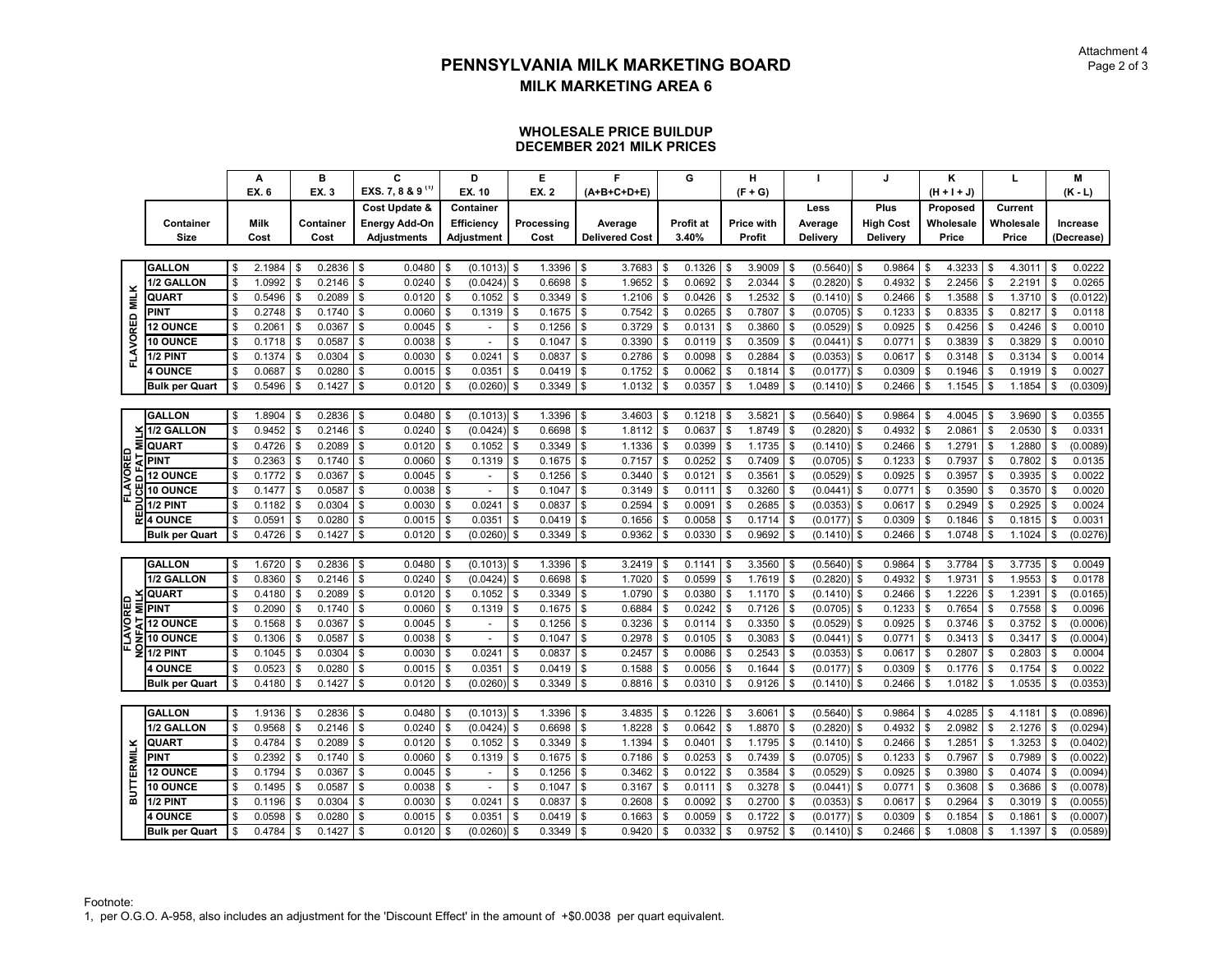#### **WHOLESALE PRICE BUILDUPDECEMBER 2021 MILK PRICES**

|         |                       |      | А           |      | в           | c                            | D                   | Е           |      |                       | G                | н           |      |                 |                  | ĸ             |             |            | M          |
|---------|-----------------------|------|-------------|------|-------------|------------------------------|---------------------|-------------|------|-----------------------|------------------|-------------|------|-----------------|------------------|---------------|-------------|------------|------------|
|         |                       |      | EX. 6       |      | EX. 3       | EXS. 7, 8 & 9 <sup>(1)</sup> | EX. 10              | <b>EX.2</b> |      | $(A+B+C+D+E)$         |                  | $(F+G)$     |      |                 |                  | $(H + I + J)$ |             |            | $(K - L)$  |
|         |                       |      |             |      |             | Cost Update &                | Container           |             |      |                       |                  |             |      | Less            | <b>Plus</b>      | Proposed      | Current     |            |            |
|         | Container             |      | <b>Milk</b> |      | Container   | <b>Energy Add-On</b>         | <b>Efficiency</b>   | Processing  |      | Average               | <b>Profit at</b> | Price with  |      | Average         | <b>High Cost</b> | Wholesale     | Wholesale   |            | Increase   |
|         | Size                  |      | Cost        |      | Cost        | <b>Adjustments</b>           | Adjustment          | Cost        |      | <b>Delivered Cost</b> | 3.40%            | Profit      |      | <b>Delivery</b> | <b>Delivery</b>  | Price         | Price       |            | (Decrease) |
|         |                       |      |             |      |             |                              |                     |             |      |                       |                  |             |      |                 |                  |               |             |            |            |
|         | <b>GALLON</b>         | \$   | 3.5368      | -S   | $0.2836$ \$ | 0.0480                       | \$<br>$(0.1013)$ \$ | 1.3396      | l \$ | 5.1067                | 0.1797           | 5.2864      | \$   | $(0.5640)$ \$   | 0.9864           | 5.7088        | 5.8713      | $\sqrt{3}$ | (0.1625)   |
|         | 1/2 GALLON            | \$   | .7684       |      | $0.2146$ \$ | $0.0240$ \$                  | $(0.0424)$ \$       | $0.6698$ \$ |      | 2.6344                | 0.0927           | 2.7271      | £    | $(0.2820)$ \$   | 0.4932           | 2.9383        | 3.0042      |            | (0.0659)   |
|         | <b>QUART</b>          | \$   | 0.8842      | -\$  | $0.2089$ \$ | $0.0120$ \$                  | 0.1052              | 0.3349      |      | 1.5452                | 0.0544           | $.5996$ \$  |      | $(0.1410)$ \$   | 0.2466           | 1.7052 l      | $1.7636$ S  |            | (0.0584)   |
| $\circ$ | <b>PINT</b>           | Ŝ.   | 0.4421      |      | $0.1740$ \$ | $0.0060$ \$                  | $0.1319$ \$         | 0.1675      |      | 0.9215                | 0.0324           | $0.9539$ \$ |      | $(0.0705)$ \$   | 0.1233           | 1.0067        | 1.0180      |            | (0.0113)   |
|         | <b>12 OUNCE</b>       | \$   | 0.3316      | - \$ | 0.0367      | $0.0045$ \$                  |                     | 0.1256      |      | 0.4984                | 0.0175           | $0.5159$ \$ |      | $(0.0529)$ \$   | 0.0925           | 0.5555        | $0.5718$ \$ |            | (0.0163)   |
| Ğ       | 10 OUNCE              | -S   | 0.2763      |      | 0.0587      | $0.0038$ \$                  |                     | 0.1047      |      | 0.4435                | 0.0156           | 0.4591      |      | $(0.0441)$ \$   | 0.0771           | 0.4921        | 0.5056      |            | (0.0135)   |
|         | 1/2 PINT              | \$   | 0.2211      | -S   | 0.0304      | $0.0030$ \ \$                | 0.0241              | 0.0837      |      | 0.3623                | 0.0128           | 0.3751      | l \$ | $(0.0353)$ \$   | 0.0617           | 0.4015        | 0.4115      | 1 \$       | (0.0100)   |
|         | <b>4 OUNCE</b>        | -S   | 0.1105      | Ŝ.   | $0.0280$ \$ | $0.0015$ \$                  | 0.0351              | 0.0419      |      | 0.2170                | 0.0076           | 0.2246      |      | $(0.0177)$ \$   | 0.0309           | 0.2378        | 0.2409      |            | (0.0031)   |
|         | <b>Bulk per Quart</b> | - \$ | 0.8842      |      | 0.1427      | $0.0120$ \$                  | $(0.0260)$ \$       | 0.3349      |      | 1.3478                | \$<br>0.0474     | .3952       |      | $(0.1410)$ \$   | 0.2466           | .5008         | 1.5780      |            | (0.0772)   |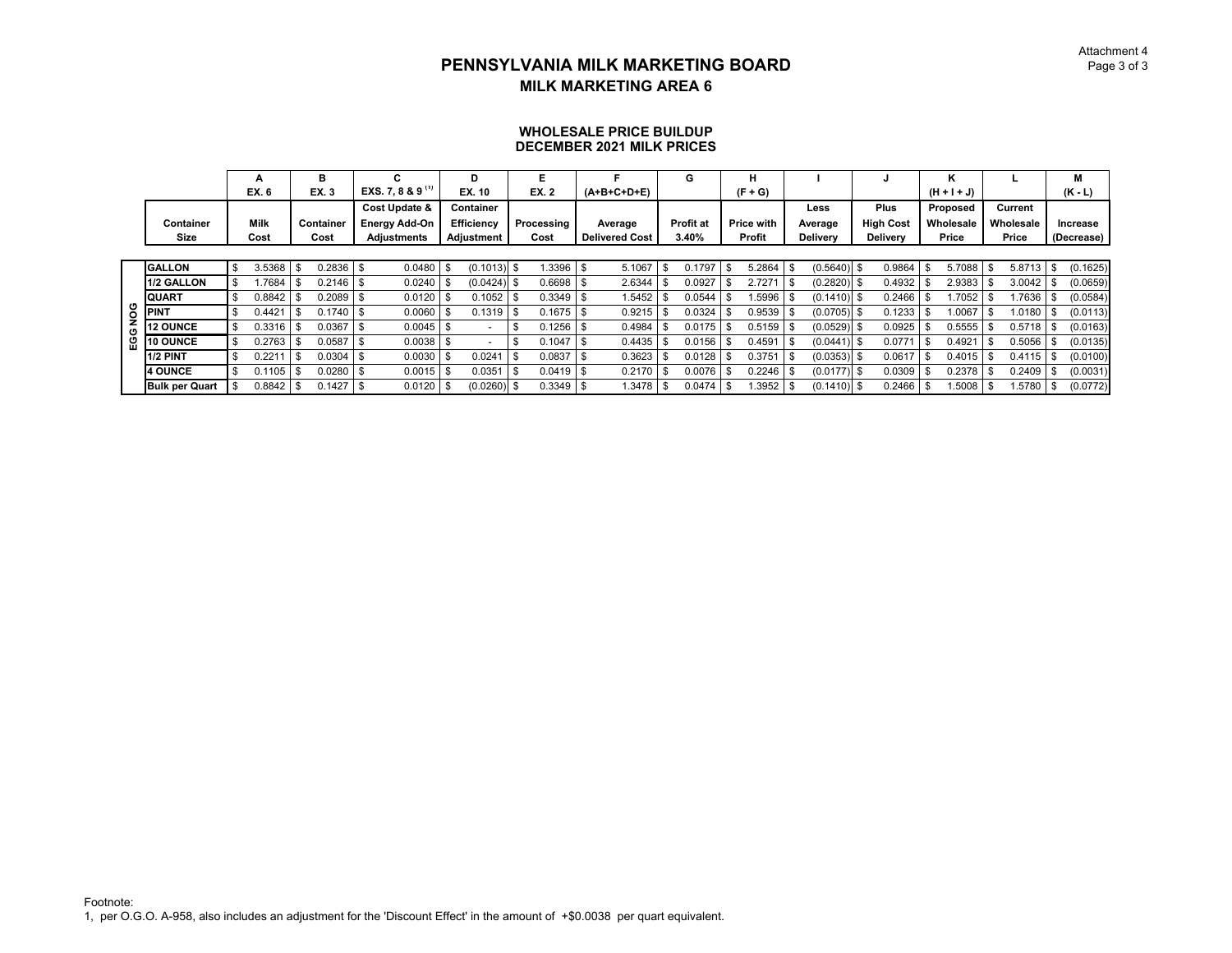#### **RETAIL PRICE BUILDUPDECEMBER 2021 MILK PRICES**

|                                 |                       | А            |          | B                                 | C            | D            | E           | F          | G                              |
|---------------------------------|-----------------------|--------------|----------|-----------------------------------|--------------|--------------|-------------|------------|--------------------------------|
|                                 |                       | EX. 11       |          |                                   |              |              | $(A+B+C+D)$ |            | $(E - F)$                      |
|                                 |                       | Proposed     |          | 12.5%                             | In-Store     | 2.7%         | Proposed    | Current    |                                |
|                                 | Container             | Wholesale    |          |                                   | Handling     | <b>Store</b> | Retail      | Retail     | Increase                       |
|                                 | Size                  | Price        |          | <b>Deepest</b><br><b>Discount</b> | \$<br>0.1608 | Profit       | Price       | Price      | (Decrease)                     |
|                                 |                       |              |          |                                   |              |              |             |            |                                |
|                                 | <b>GALLON</b>         | \$<br>4.1744 | \$       | (0.5218)                          | \$<br>0.6432 | \$<br>0.1192 | \$<br>4.42  | \$<br>4.40 | \$<br>0.02                     |
|                                 |                       | \$           |          |                                   |              |              | 2.28        |            |                                |
|                                 | 1/2 GALLON            | \$<br>2.1711 | \$<br>\$ | (0.2714)                          | \$<br>0.3216 | \$<br>0.0616 | \$          | \$<br>2.26 | \$<br>0.02                     |
|                                 | QUART                 | 1.3215       |          | (0.1652)                          | \$<br>0.1608 | \$<br>0.0365 | \$<br>1.35  | \$<br>1.37 | \$<br>(0.02)                   |
|                                 | PINT                  | \$<br>0.8149 | \$       | (0.1019)                          | \$<br>0.0804 | \$<br>0.0220 | \$<br>0.82  | \$<br>0.81 | \$<br>0.01                     |
| STANDARD (WHOLE)<br><b>MILK</b> | <b>12 OUNCE</b>       | \$<br>0.4116 | \$       | (0.0515)                          | \$<br>0.0603 | \$<br>0.0117 | \$<br>0.43  | \$<br>0.43 | \$<br>$\overline{a}$           |
|                                 | <b>10 OUNCE</b>       | \$<br>0.3722 | \$       | (0.0465)                          | \$<br>0.0503 | \$<br>0.0104 | \$<br>0.39  | \$<br>0.39 | \$<br>$\overline{a}$           |
|                                 | 1/2 PINT              | \$<br>0.3055 | \$       | (0.0382)                          | \$<br>0.0402 | \$<br>0.0085 | \$<br>0.32  | \$<br>0.32 | \$                             |
|                                 | <b>4 OUNCE</b>        | \$<br>0.1899 | \$       | (0.0237)                          | \$<br>0.0201 | \$<br>0.0052 | \$<br>0.19  | \$<br>0.19 | \$<br>$\overline{a}$           |
|                                 | <b>Bulk per Quart</b> | \$<br>1.1172 | \$       | (0.1397)                          | \$<br>0.1608 | \$<br>0.0316 | \$<br>1.17  | \$<br>1.20 | \$<br>(0.03)                   |
|                                 |                       |              |          |                                   |              |              |             |            |                                |
|                                 | <b>GALLON</b>         | \$<br>3.9367 | \$       | (0.4921)                          | \$<br>0.6432 | \$<br>0.1134 | \$<br>4.20  | \$<br>4.19 | \$<br>0.01                     |
|                                 | 1/2 GALLON            | \$<br>2.0522 | \$       | (0.2565)                          | \$<br>0.3216 | \$<br>0.0588 | \$<br>2.18  | \$<br>2.16 | \$<br>0.02                     |
| REDUCED FAT (2%)                | <b>QUART</b>          | \$<br>1.2621 | \$       | (0.1578)                          | \$<br>0.1608 | \$<br>0.0351 | \$<br>1.30  | \$<br>1.31 | \$<br>(0.01)                   |
|                                 | <b>PINT</b>           | \$<br>0.7852 | \$       | (0.0982)                          | \$<br>0.0804 | \$<br>0.0213 | \$<br>0.79  | \$<br>0.78 | \$<br>0.01                     |
| <b>MILK</b>                     | <b>12 OUNCE</b>       | \$<br>0.3890 | \$       | (0.0486)                          | \$<br>0.0603 | \$<br>0.0111 | \$<br>0.41  | \$<br>0.41 | \$<br>$\overline{a}$           |
|                                 | <b>10 OUNCE</b>       | \$<br>0.3537 | \$       | (0.0442)                          | \$<br>0.0503 | \$<br>0.0100 | \$<br>0.37  | \$<br>0.37 | \$                             |
|                                 | 1/2 PINT              | \$<br>0.2907 | \$       | (0.0363)                          | \$<br>0.0402 | \$<br>0.0082 | \$<br>0.30  | \$<br>0.30 | \$<br>$\overline{\phantom{a}}$ |
|                                 | <b>4 OUNCE</b>        | \$<br>0.1825 | \$       | (0.0228)                          | \$<br>0.0201 | \$<br>0.0050 | \$<br>0.19  | \$<br>0.19 | \$<br>÷                        |
|                                 | <b>Bulk per Quart</b> | \$<br>1.0578 | \$       | (0.1322)                          | \$<br>0.1608 | \$<br>0.0301 | \$<br>1.12  | \$<br>1.15 | \$<br>(0.03)                   |
|                                 |                       |              |          |                                   |              |              |             |            |                                |
|                                 | <b>GALLON</b>         | \$<br>3.7662 | \$       | (0.4708)                          | \$<br>0.6432 | \$<br>0.1093 | \$<br>4.05  | \$<br>4.03 | \$<br>0.02                     |
|                                 | <b>1/2 GALLON</b>     | \$<br>1.9670 | \$       | (0.2459)                          | \$<br>0.3216 | \$<br>0.0567 | \$<br>2.10  | \$<br>2.08 | \$<br>0.02                     |
|                                 | QUART                 | \$<br>1.2196 | \$       | (0.1525)                          | \$<br>0.1608 | \$<br>0.0341 | \$<br>1.26  | \$<br>1.27 | \$<br>(0.01)                   |
|                                 | PINT                  | \$<br>0.7639 | \$       | (0.0955)                          | \$<br>0.0804 | \$<br>0.0208 | \$<br>0.77  | \$<br>0.76 | \$<br>0.01                     |
| <b>MILK</b>                     | <b>12 OUNCE</b>       | \$<br>0.3733 | \$       | (0.0467)                          | \$<br>0.0603 | \$<br>0.0107 | \$<br>0.40  | \$<br>0.40 | \$                             |
| LOWFAT (1%)                     | <b>10 OUNCE</b>       | \$<br>0.3403 | \$       | (0.0425)                          | \$<br>0.0503 | \$<br>0.0097 | \$<br>0.36  | \$<br>0.36 | \$<br>$\frac{1}{2}$            |
|                                 | 1/2 PINT              | \$<br>0.2800 | \$       | (0.0350)                          | \$<br>0.0402 | \$<br>0.0079 | \$<br>0.29  | \$<br>0.29 | \$<br>÷                        |
|                                 | <b>4 OUNCE</b>        | \$<br>0.1772 | \$       | (0.0222)                          | \$<br>0.0201 | \$<br>0.0049 | \$<br>0.18  | \$<br>0.18 | \$<br>٠                        |
|                                 | <b>Bulk per Quart</b> | \$<br>1.0152 | \$       | (0.1269)                          | \$<br>0.1608 | \$<br>0.0291 | \$<br>1.08  | \$<br>1.11 | \$<br>(0.03)                   |
|                                 |                       |              |          |                                   |              |              |             |            |                                |
|                                 | <b>GALLON</b>         | \$<br>3.6244 | \$       | (0.4531)                          | \$<br>0.6432 | \$<br>0.1058 | \$<br>3.92  | \$<br>3.90 | \$<br>0.02                     |
|                                 | <b>1/2 GALLON</b>     | \$<br>1.8961 | \$       | (0.2370)                          | \$<br>0.3216 | \$<br>0.0550 | \$<br>2.04  | \$<br>2.01 | \$<br>0.03                     |
|                                 | QUART                 | \$<br>1.1841 | \$       | (0.1480)                          | \$<br>0.1608 | \$<br>0.0332 | \$<br>1.23  | \$<br>1.24 | \$<br>(0.01)                   |
|                                 | <b>PINT</b>           | \$<br>0.7462 | \$       | (0.0933)                          | \$<br>0.0804 | \$<br>0.0203 | \$<br>0.75  | \$<br>0.74 | \$<br>0.01                     |
| NONFAT (SKIM)<br>MILK           | <b>12 OUNCE</b>       | \$<br>0.3601 | \$       | (0.0450)                          | \$<br>0.0603 | \$<br>0.0104 | \$<br>0.39  | \$<br>0.39 | \$<br>÷,                       |
|                                 | <b>10 OUNCE</b>       | \$<br>0.3293 | \$       | (0.0412)                          | \$<br>0.0503 | \$<br>0.0094 | \$<br>0.35  | \$<br>0.35 | \$                             |
|                                 | 1/2 PINT              | \$<br>0.2711 | \$       | (0.0339)                          | \$<br>0.0402 | \$<br>0.0077 | \$<br>0.29  | \$<br>0.28 | \$<br>0.01                     |
|                                 | <b>4 OUNCE</b>        | \$<br>0.1727 | \$       | (0.0216)                          | \$<br>0.0201 | \$<br>0.0048 | \$<br>0.18  | \$<br>0.18 | \$                             |
|                                 | <b>Bulk per Quart</b> | \$<br>0.9797 | \$       | (0.1225)                          | \$<br>0.1608 | \$<br>0.0282 | \$<br>1.05  | \$<br>1.07 | \$<br>(0.02)                   |
|                                 |                       |              |          |                                   |              |              |             |            |                                |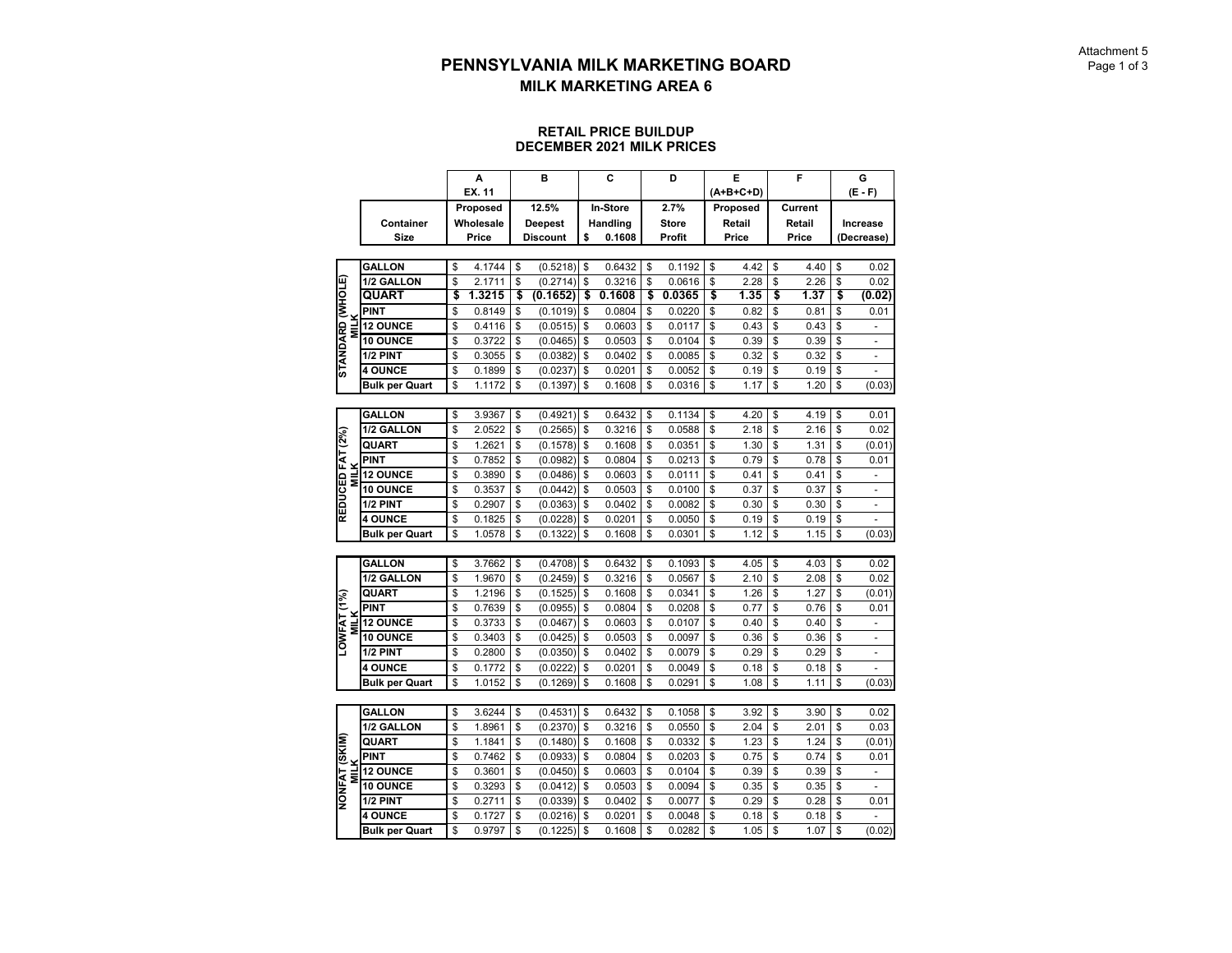#### **RETAIL PRICE BUILDUPDECEMBER 2021 MILK PRICES**

|                      |                       | A            | B               | C            | D            | E          | F            | G                    |
|----------------------|-----------------------|--------------|-----------------|--------------|--------------|------------|--------------|----------------------|
|                      |                       | EX. 11       |                 |              |              | (A+B+C+D)  |              | $(E - F)$            |
|                      |                       | Proposed     | 12.5%           | In-Store     | 2.7%         | Proposed   | Current      |                      |
|                      | Container             | Wholesale    | <b>Deepest</b>  | Handling     | <b>Store</b> | Retail     | Retail       | Increase             |
|                      | Size                  | Price        | <b>Discount</b> | \$<br>0.1608 | Profit       | Price      | <b>Price</b> | (Decrease)           |
|                      |                       |              |                 |              |              |            |              |                      |
|                      | <b>GALLON</b>         | \$<br>4.3233 | \$<br>(0.5404)  | \$<br>0.6432 | \$<br>0.1228 | \$<br>4.55 | \$<br>4.53   | \$<br>0.02           |
|                      | 1/2 GALLON            | \$<br>2.2456 | \$<br>(0.2807)  | \$<br>0.3216 | \$<br>0.0634 | \$<br>2.35 | \$<br>2.33   | \$<br>0.02           |
| <b>FLAVORED MILK</b> | QUART                 | \$<br>1.3588 | \$<br>(0.1699)  | \$<br>0.1608 | \$<br>0.0375 | \$<br>1.39 | \$<br>1.40   | \$<br>(0.01)         |
|                      | <b>PINT</b>           | \$<br>0.8335 | \$<br>(0.1042)  | \$<br>0.0804 | \$<br>0.0225 | \$<br>0.84 | \$<br>0.83   | \$<br>0.01           |
|                      | <b>12 OUNCE</b>       | \$<br>0.4256 | \$<br>(0.0532)  | \$<br>0.0603 | \$<br>0.0120 | \$<br>0.44 | \$<br>0.44   | \$<br>$\overline{a}$ |
|                      | 10 OUNCE              | \$<br>0.3839 | \$<br>(0.0480)  | \$<br>0.0503 | \$<br>0.0107 | \$<br>0.40 | \$<br>0.40   | \$                   |
|                      | 1/2 PINT              | \$<br>0.3148 | \$<br>(0.0394)  | \$<br>0.0402 | \$<br>0.0088 | \$<br>0.32 | \$<br>0.32   | \$                   |
|                      | <b>4 OUNCE</b>        | \$<br>0.1946 | \$<br>(0.0243)  | \$<br>0.0201 | \$<br>0.0053 | \$<br>0.20 | \$<br>0.20   | \$<br>$\overline{a}$ |
|                      | <b>Bulk per Quart</b> | \$<br>1.1545 | \$<br>(0.1443)  | \$<br>0.1608 | \$<br>0.0325 | \$<br>1.20 | \$<br>1.23   | \$<br>(0.03)         |
|                      |                       |              |                 |              |              |            |              |                      |
|                      | <b>GALLON</b>         | \$<br>4.0045 | \$<br>(0.5006)  | \$<br>0.6432 | \$<br>0.1151 | \$<br>4.26 | \$<br>4.23   | \$<br>0.03           |
| ž                    | 1/2 GALLON            | \$<br>2.0861 | \$<br>(0.2608)  | \$<br>0.3216 | \$<br>0.0596 | \$<br>2.21 | \$<br>2.18   | \$<br>0.03           |
| Σ                    | <b>QUART</b>          | \$<br>1.2791 | \$<br>(0.1599)  | \$<br>0.1608 | \$<br>0.0355 | \$<br>1.32 | \$<br>1.32   | \$                   |
| AVORED<br>FAT        | PINT                  | \$<br>0.7937 | \$<br>(0.0992)  | \$<br>0.0804 | \$<br>0.0215 | \$<br>0.80 | \$<br>0.79   | \$<br>0.01           |
| ۵                    | <b>12 OUNCE</b>       | \$<br>0.3957 | \$<br>(0.0495)  | \$<br>0.0603 | \$<br>0.0113 | \$<br>0.42 | \$<br>0.42   | \$<br>÷              |
| ᄄ                    | 10 OUNCE              | \$<br>0.3590 | \$<br>(0.0449)  | \$<br>0.0503 | \$<br>0.0101 | \$<br>0.37 | \$<br>0.37   | \$                   |
| REDUC                | 1/2 PINT              | \$<br>0.2949 | \$<br>(0.0369)  | \$<br>0.0402 | \$<br>0.0083 | \$<br>0.31 | \$<br>0.30   | \$<br>0.01           |
|                      | <b>4 OUNCE</b>        | \$<br>0.1846 | \$<br>(0.0231)  | \$<br>0.0201 | \$<br>0.0050 | \$<br>0.19 | \$<br>0.19   | \$                   |
|                      | <b>Bulk per Quart</b> | \$<br>1.0748 | \$<br>(0.1344)  | \$<br>0.1608 | \$<br>0.0306 | \$<br>1.13 | \$<br>1.16   | \$<br>(0.03)         |
|                      |                       |              |                 |              |              |            |              |                      |
|                      | <b>GALLON</b>         | \$<br>3.7784 | \$<br>(0.4723)  | \$<br>0.6432 | \$<br>0.1096 | \$<br>4.06 | \$<br>4.05   | \$<br>0.01           |
|                      | 1/2 GALLON            | \$<br>1.9731 | \$<br>(0.2466)  | \$<br>0.3216 | \$<br>0.0568 | \$<br>2.10 | \$<br>2.09   | \$<br>0.01           |
| <b>MILK</b>          | <b>QUART</b>          | \$<br>1.2226 | \$<br>(0.1528)  | \$<br>0.1608 | \$<br>0.0341 | \$<br>1.26 | \$<br>1.28   | \$<br>(0.02)         |
| FLAVORED             | <b>PINT</b>           | \$<br>0.7654 | \$<br>(0.0957)  | \$<br>0.0804 | \$<br>0.0208 | \$<br>0.77 | \$<br>0.76   | \$<br>0.01           |
| 5                    | <b>12 OUNCE</b>       | \$<br>0.3746 | \$<br>(0.0468)  | \$<br>0.0603 | \$<br>0.0108 | \$<br>0.40 | \$<br>0.40   | \$                   |
| NOME)                | 10 OUNCE              | \$<br>0.3413 | \$<br>(0.0427)  | \$<br>0.0503 | \$<br>0.0097 | \$<br>0.36 | \$<br>0.36   | \$<br>$\overline{a}$ |
|                      | 1/2 PINT              | \$<br>0.2807 | \$<br>(0.0351)  | \$<br>0.0402 | \$<br>0.0079 | \$<br>0.29 | \$<br>0.29   | \$<br>-              |
|                      | <b>4 OUNCE</b>        | \$<br>0.1776 | \$<br>(0.0222)  | \$<br>0.0201 | \$<br>0.0049 | \$<br>0.18 | \$<br>0.18   | \$<br>$\overline{a}$ |
|                      | <b>Bulk per Quart</b> | \$<br>1.0182 | \$<br>(0.1273)  | \$<br>0.1608 | \$<br>0.0292 | \$<br>1.08 | \$<br>1.11   | \$<br>(0.03)         |
|                      |                       |              |                 |              |              |            |              |                      |
|                      | <b>GALLON</b>         | \$<br>4.0285 | \$<br>(0.5036)  | \$<br>0.6432 | \$<br>0.1157 | \$<br>4.28 | \$<br>4.36   | \$<br>(0.08)         |
|                      | 1/2 GALLON            | \$<br>2.0982 | \$<br>(0.2623)  | \$<br>0.3216 | \$<br>0.0599 | \$<br>2.22 | \$<br>2.24   | \$<br>(0.02)         |
|                      | QUART                 | \$<br>1.2851 | \$<br>(0.1606)  | \$<br>0.1608 | \$<br>0.0357 | \$<br>1.32 | \$<br>1.36   | \$<br>(0.04)         |
|                      | <b>PINT</b>           | \$<br>0.7967 | \$<br>(0.0996)  | \$<br>0.0804 | \$<br>0.0216 | \$<br>0.80 | \$<br>0.80   | \$                   |
|                      | <b>12 OUNCE</b>       | \$<br>0.3980 | \$<br>(0.0498)  | \$<br>0.0603 | \$<br>0.0113 | \$<br>0.42 | \$<br>0.43   | \$<br>(0.01)         |
| <b>BUTTERMILK</b>    | 10 OUNCE              | \$<br>0.3608 | \$<br>(0.0451)  | \$<br>0.0503 | \$<br>0.0102 | \$<br>0.38 | \$<br>0.38   | \$                   |
|                      | 1/2 PINT              | \$<br>0.2964 | \$<br>(0.0371)  | \$<br>0.0402 | \$<br>0.0083 | \$<br>0.31 | \$<br>0.31   | \$<br>÷,             |
|                      | <b>4 OUNCE</b>        | \$<br>0.1854 | \$<br>(0.0232)  | \$<br>0.0201 | \$<br>0.0051 | \$<br>0.19 | \$<br>0.19   | \$                   |
|                      | <b>Bulk per Quart</b> | \$<br>1.0808 | \$<br>(0.1351)  | \$<br>0.1608 | \$<br>0.0307 | \$<br>1.14 | \$<br>1.19   | \$<br>(0.05)         |